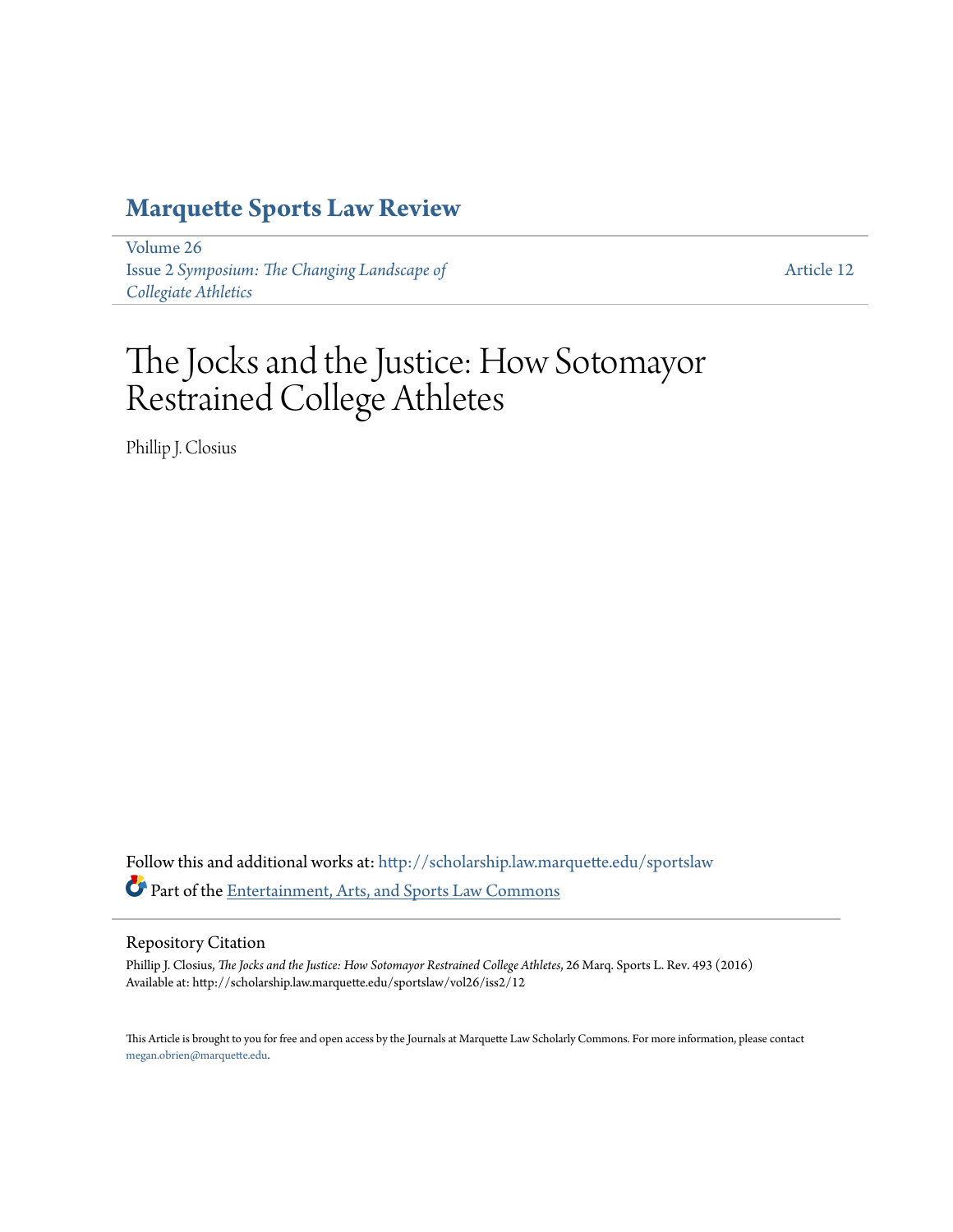# **THE JOCKS AND THE JUSTICE: HOW SOTOMAYOR RESTRAINED COLLEGE ATHLETES**

PHILLIP J. CLOSIUS\*

#### I. INTRODUCTION

Two judicial opinions have shaped the modern college athletic world.<sup>1</sup> *NCAA v. Board of Regents of the University of Oklahoma*<sup>2</sup> declared the NCAA's exclusive control over the media rights to college football violated the Sherman Act. 3 That decision allowed universities and conferences to control their own media revenue and laid the foundation for the explosion of coverage and income in college football today.<sup>4</sup> *Clarett v. NFL* held that the provision then in the National Football League's (NFL) Constitution and By-Laws that prohibited players from being eligible for the NFL draft until three years from the date of their high school graduation was immune from Sherman Act liability because it was protected by the non-statutory labor law exemption.<sup>5</sup> An earlier decision, *Haywood v. NBA,* <sup>6</sup> declared the National Basketball Association's (NBA) age-based draft eligibility rule an illegal group boycott and a per se violation of the Sherman Act.<sup>7</sup> Therefore, at the time of the *Clarett* decision, the NFL was

<sup>\*</sup> Phillip J. Closius is a Professor of Law, University of Baltimore School of Law. A.B. University of Notre Dame (1972); J.D., Columbia (1975). The Author wishes to express his appreciation for the research assistance of Jacob Deaven, University of Baltimore School of Law (2016) and James Hetzel, University of Baltimore School of Law (2015).

<sup>1.</sup> Although this Article only deals with football and basketball, these two sports provide most of the income for college athletic departments and support almost all other college sports. Therefore, significant developments in those two sports can be fairly characterized as influencing all of collegiate athletics. *See* Kristi Dosh, *Does Football Fund Other Sports at College Level?*, FORBES (May 5, 2011), http://www.forbes.com/sites/sportsmoney/2011/05/05/does-football-fund-other-sports-at-collegelevel/.

<sup>2.</sup> *See generally* 468 U.S. 85 (1984).

<sup>3.</sup> *Id.* at 88 (referencing 15 U.S.C. § 1 et seq. (2016)).

<sup>4.</sup> The NCAA case is beyond the scope of this Article.

<sup>5.</sup> Clarett v. NFL (*Clarett II*), 369 F.3d 124, 125 (2d Cir. 2004).

<sup>6. 401</sup> U.S. 1204, (1971).

<sup>7.</sup> *Id.* at 1205–07. The Court in *Haywood* did not consider the non-statutory labor exemption.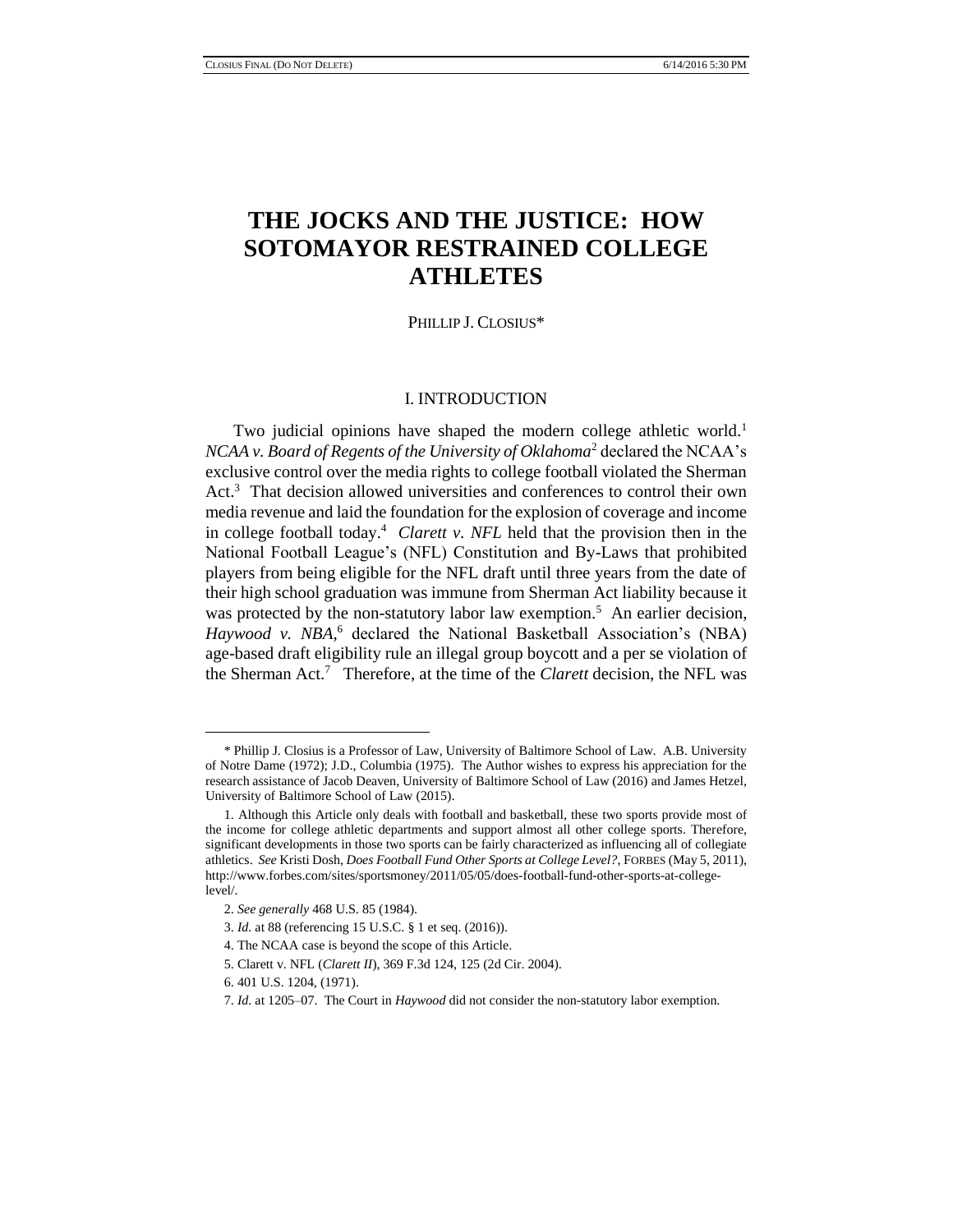the only professional league that had age-based eligibility rules.<sup>8</sup>

Young talent in sports fascinates the American public. Bryce Harper and Mike Trout dominate discussion of the best all-around player in Major League Baseball. Ginger Howard makes headlines as an eighteen-year-old member of the Ladies Professional Golfers Association. Connor McDavid is an eighteen-year-old left wing drafted first by the Edmonton Oilers in the 2015 National Hockey League Draft. Leonard Fournette, a nineteen-year-old running back at Louisiana State University, makes the cover of ESPN and Sports Illustrated. Karl-Anthony Towns and Jahlil Okafor dominate college basketball as freshmen and then become the first and third picks in the 2015 NBA Draft.

However, collegiate football and basketball players are treated differently from athletes in all other sports in the modern legal reality. Although Fournette is widely acknowledged as being NFL ready and he risks his earning potential with every carry, he cannot become an NFL player until a certain amount of time has passed since his high school graduation—maybe. Article 6, section 2(b) of the NFL Collective Bargaining Agreement (CBA) states:

> No player shall be permitted to apply for special eligibility for selection in the Draft, or otherwise be eligible for the Draft, until three NFL regular seasons have begun and ended following either his graduation from high school or graduation of the class with which he entered high school, whichever is earlier.<sup>9</sup>

As written, the provision does not give a player with three years of college football experience a right to enter the draft—it only allows him to petition for a special exemption. Although no third-year player has in fact been denied, the college football player only receives unconditional eligibility for the draft three years after his high school graduation and the exhaustion of his college eligibility or four years after his high school graduation.<sup>10</sup>

The NBA is kinder to young talent by providing both an unqualified and a shorter period of eligibility for its draft. The NBA CBA provides that an eligible player must be at least nineteen years of age during the calendar year of the draft

<sup>8.</sup> Alan C. Milstein, *The Maurice Clarett Story: A Justice System Failure*, 20 ROGER WILLIAMS U. L. REV. 216, 225 (2015).

<sup>9.</sup> NFL COLLECTIVE BARGAINING AGREEMENT art. 6, § 2(b) (2011), https://nflpaweb .blob.core.windows.net/media/Default/PDFs/General/2011\_Final\_CBA\_Searchable\_Bookmarked.pdf [hereinafter NFL CBA].

<sup>10.</sup> *See The Rules of the Draft*, NFL FOOTBALL OPERATIONS, http://operations.nfl.com/the-players/the-nfl-draft/the-rules-of-the-draft/ (last visited June 9, 2016). However, because almost no player exhausts his eligibility in three years, this is, in effect, a four-year from high school graduation rule.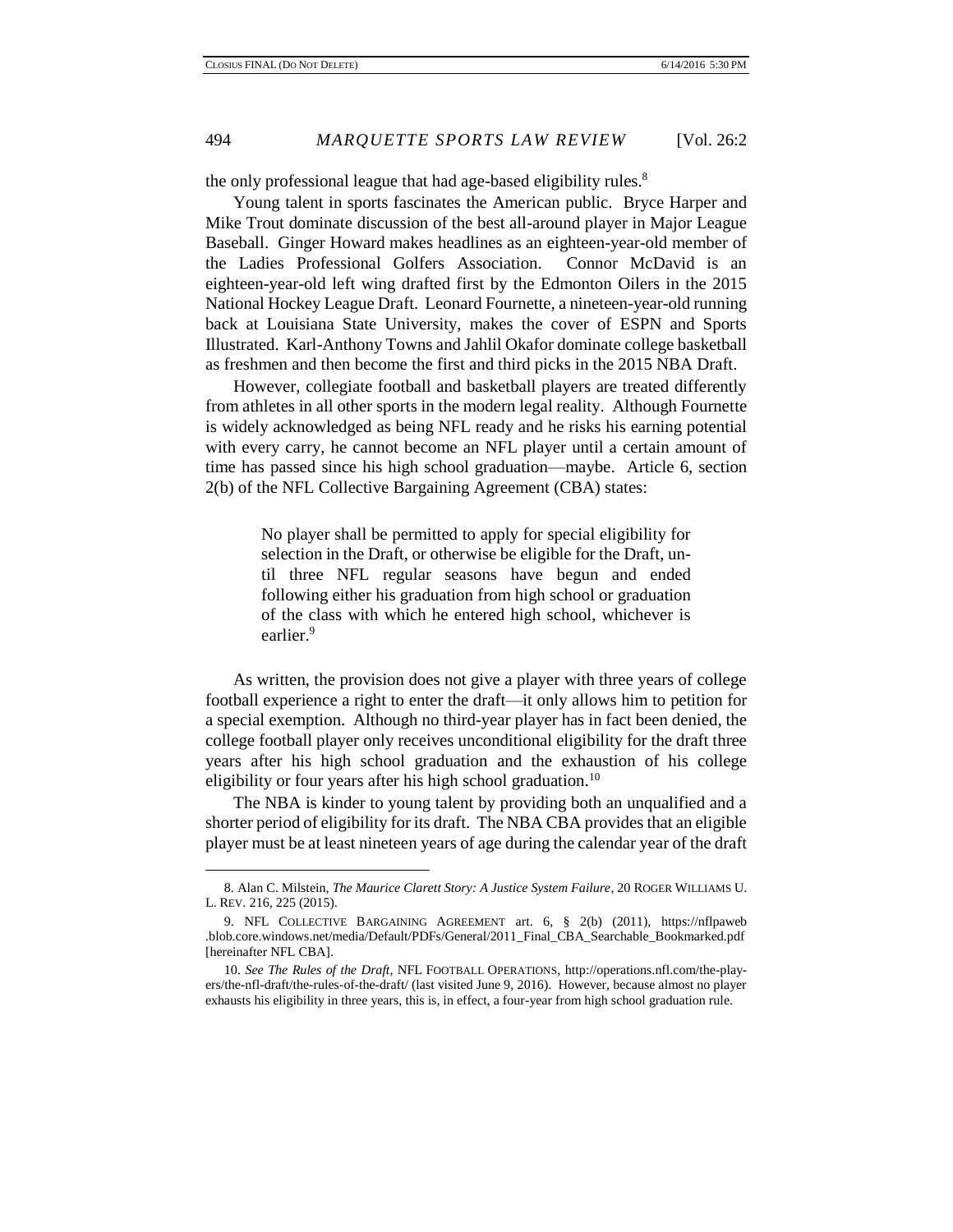and at least one NBA season must have passed since the player's high school graduation.<sup>11</sup> The NBA CBA also states, "The player has expressed his desire to be selected in the Draft in a writing received by the NBA at least sixty (60) days prior to such Draft (an "Early Entry" player)."<sup>12</sup> However, the NBA owners proposed in the collective bargaining process of 2011 that the age limit be raised to twenty years old.<sup>13</sup> The proposal was not embodied in the final CBA. However, new NBA Commissioner Adam Silver announced his support for increasing the draft eligible age to twenty in his first press conference as Commissioner.<sup>14</sup> Colleges and universities continue to pressure the NBA to increase the age and number of NBA seasons since high school graduation for draft eligibility.<sup>15</sup> Because the draft eligibility rule in both sports is now included in the leagues' respective CBAs, any change to either at this point would require the consent of the respective players' unions.

How are these restrictions valid? Why can football and basketball players not earn a living with their skills—like every other athlete and American worker can? The *Clarett* opinion, authored by then Second Circuit Judge Sotomayor, confirmed the validity of eligibility restrictions in the NFL (and by implication the  $NBA$ <sup>16</sup> and has not been seriously questioned since the date of the decision.<sup>17</sup> The influence of the opinion is at least partly explained by its author's appointment to the United States Supreme Court. Judge Sotomayor held that the NFL's eligibility requirements were immune from the Sherman Act because they fell within the purview of federal labor law.<sup>18</sup> The *Clarett* opinion therefore never reached the antitrust analysis that produced the decision in *Haywood*.

15. Jake New, *Done with One-and-Done?*, INSIDE HIGHER ED (Feb. 23, 2015), https://www.insidehighered.com/news/2015/02/23/conferences-weigh-freshman-ineligibility-rule-basketball-players.

16. Clarett v. NFL *(Clarett II*), 369 F.3d 124, 125 (2d Cir. 2004).

17. The NBA adopted its current age-based draft eligibility restriction in its 2005 CBA. Christian Dennie, *From Clarett to Mayo: The Antitrust Labor Exemption Argument Continues*, 8 TEX. REV. ENT. & SPORTS L. 63, 74 (2007). That CBA was finalized on July 29, 2005, fourteen months after the *Clarett* decision. *Id.*

l

<sup>11.</sup> NBA COLLECTIVE BARGAINING AGREEMENT art X, § 1(b)(i) (2011), http://nbpa.com/cba/ [hereinafter NBA CBA].

<sup>12.</sup> *Id.* art X, § 1(b)(ii)(F). The CBA lists under section 1(b)(ii) a variety of circumstances that make a player eligible for the draft. *See id.* art X, § 1(b)(ii). Subsection (F) is the only one applicable to this Article.

<sup>13.</sup> Michael A. McCann, *Justice Sonia Sotomayor and the Relationship Between Leagues and Players: Insights and Implications*, 42 CONN. L. REV. 901, 904 (2011). The NBA has been pressured for years to raise the eligibility limits to two years from high school graduation and twenty years old. *See id.*

<sup>14.</sup> Howard Beck, *New Commissioner Adam Silver Argues Minimum Age of 20 Better for NBA, NCAA Games*, BLEACHER REP. (Feb. 15, 2014), http://bleacherreport.com/articles/1961874-new-commissioner-silver-argues-minimum-age-of-20-better-for-nba-and-ncaa-games.

<sup>18.</sup> *Clarett II*, 369 F.3d at 125.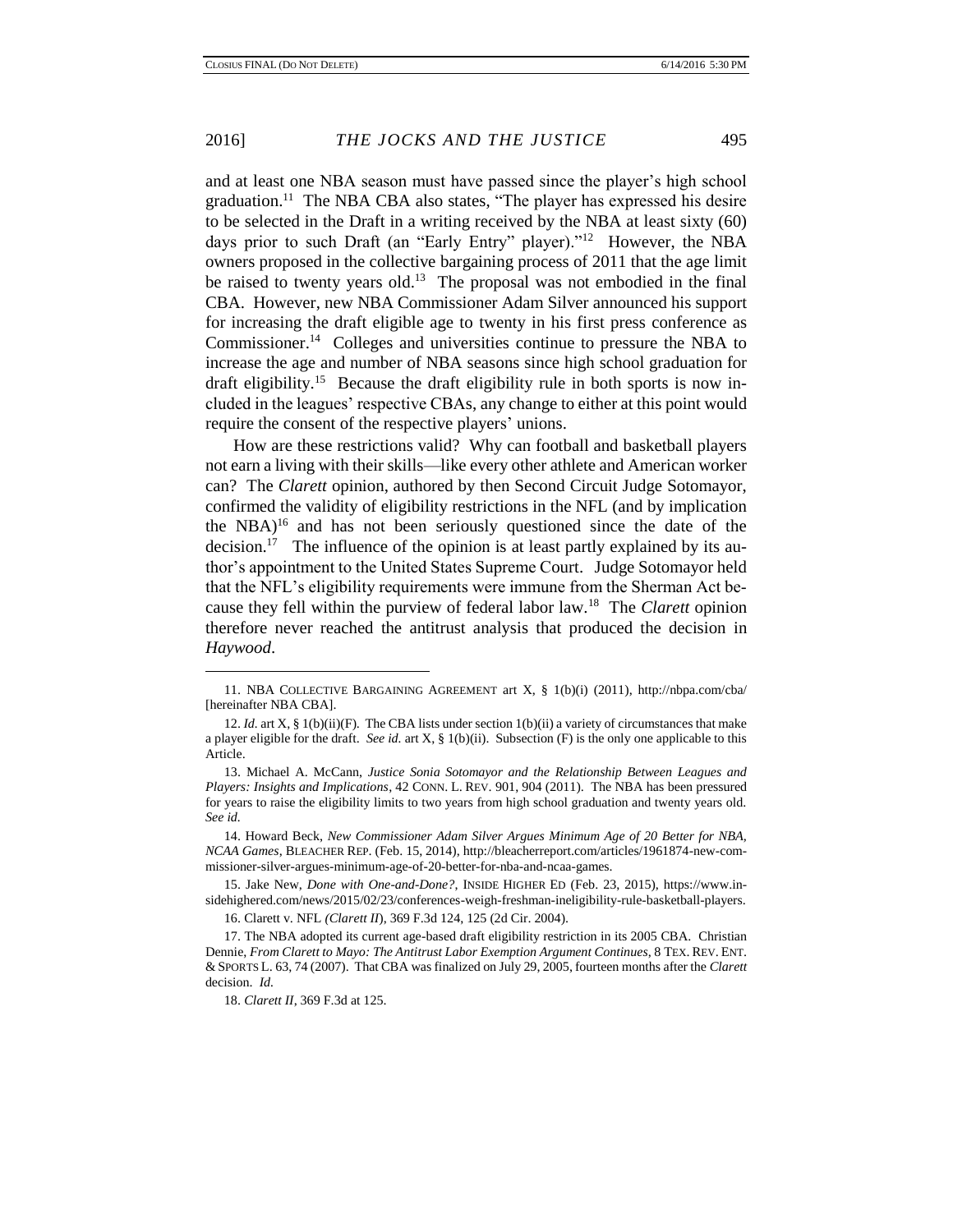The stability of college football and basketball as currently constituted depends on continued acceptance of the *Clarett* opinion. If the *Clarett* result is overturned, college basketball loses many of its young stars. The effect on college football would be unprecedented as talented players could never play collegially or leave the college game whenever they wanted. The impact on elite teams would be magnified, as the star players would be the most likely early departures. Because most college athletic departments are dependent on the revenue from basketball and football,<sup>19</sup> a decrease in income from those sports due to a lack of marquee players would affect the very existence of other collegiate sports.

*Clarett* was, in fact, wrongly decided in 2004. The result it produced is even less defensible for the current NFL and NBA. While the opinion saved college football and basketball, its legal reasoning is seriously flawed. The failure to consider the relationship between the NFL and the NCAA constitutes its biggest deficiency.<sup>20</sup> The NFL eligibility rule is much more that a restraint on a class of prospective players. The restraint supports the financial structure of college football and saves each NFL team millions of dollars in developmental costs. This conspiracy inhibits entry-level competition in professional football and allows both the universities and the NFL to enjoy monopolistic profits at the expense of college football players. The predatory effect of the NFL's group boycott is even more pernicious when draft eligibility is denied to college players unquestionably ready to play in the NFL. Their ability to profit from their skills is delayed strictly to protect the financial interests of the NFL and the NCAA Division I universities.

The second section of this Article briefly reviews the history of the non-statutory labor law exemption. The third section describes both the district court and Second Circuit opinions in *Clarett*. The fourth section argues that the Second Circuit misunderstood the nature of NFL's eligibility rule and misapplied its sports law precedent. The fifth section argues that Judge Sotomayor improperly applied what was effectively the preemption test employed in the seminal sports law case of *Mackey v. NFL*<sup>21</sup> The final section of the Article demonstrates that, if the exemption does not apply, the eligibility provisions do, in fact, violate the Sherman Act.

<sup>19.</sup> *See* Dosh, *supra* note 1.

<sup>20.</sup> The *Clarett* case only concerned the NFL. *See generally Clarett II*, 369 F.3d 124. As such, this Article speaks mainly of the NFL. However, all the legal analysis contained herein applies equally to the NBA.

<sup>21.</sup> *See generally* 543 F.2d 606 (8th Cir. 1976).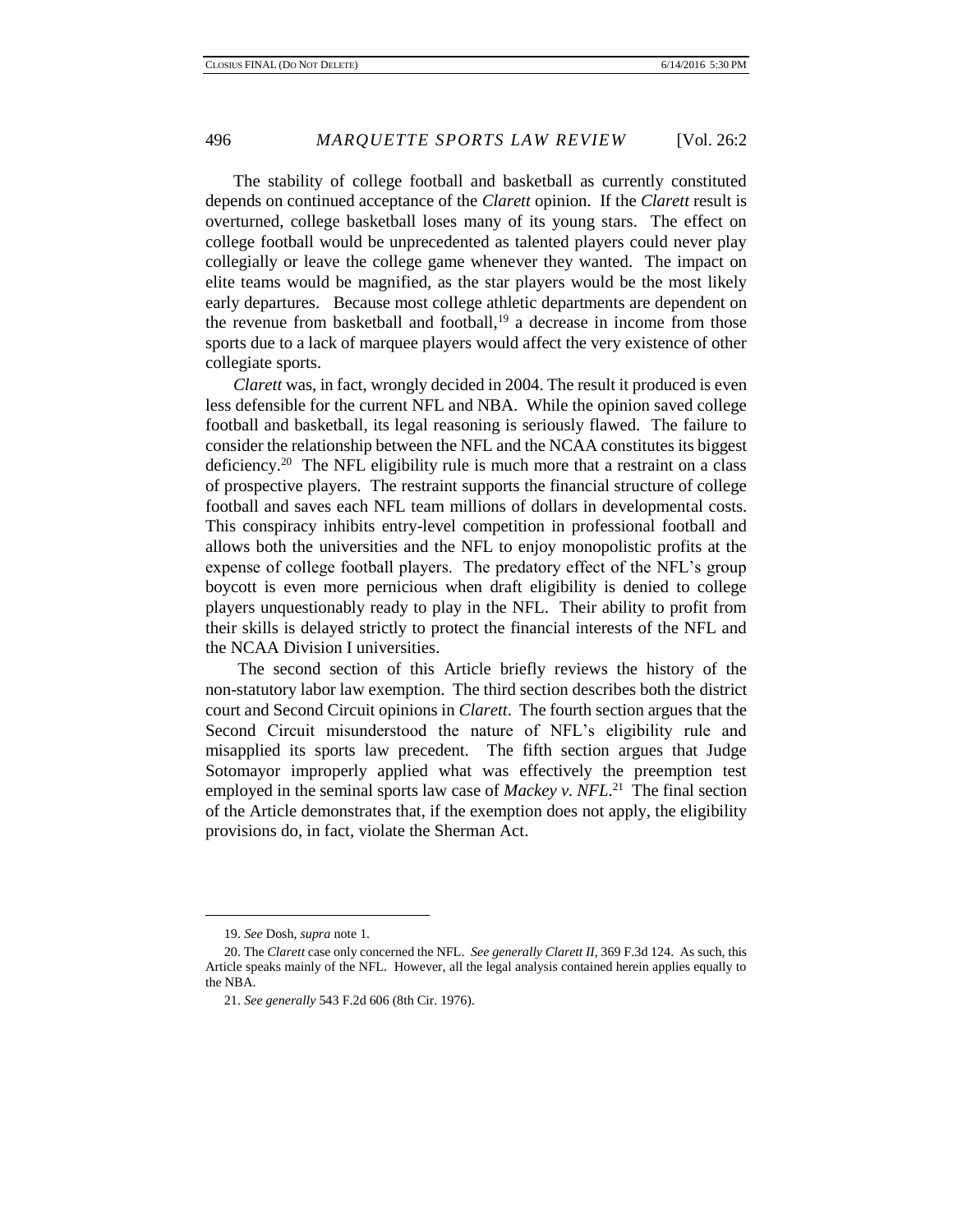$\overline{a}$ 

#### II. THE NON-STATUTORY LABOR LAW EXEMPTION

The non-statutory labor law exemption was created by the Supreme Court to effectuate the statutory exemption from antitrust liability provided by Congress for union activity.<sup>22</sup> After Supreme Court decisions held that unions were a violation of the Sherman Act, $2^3$  the Clayton Act provided, in relevant part, that labor unions are not illegal combinations in restraint of trade.<sup>24</sup> Subsequently, the Norris-LaGuardia Act further restricted the equity jurisdiction of federal courts in matters involving a "labor dispute." 25 The Supreme Court expanded this exemption for unilateral union activity to include collectively bargained, joint management-labor agreements in *Allen Bradley Co. v. Local Union No. 3, International Brotherhood of Electrical Workers*. 26 The Supreme Court later explained the nature of the exemption in *Local Union No. 189, Amalgamated Meat Cutters v. Jewel Tea Co.*:

> Thus the issue in this case is whether the marketing-hours restriction, like wages, and unlike prices, is so intimately related to wages, hours and working conditions that the unions' successful attempt to obtain that provision through bona fide, arm's-length bargaining in pursuit of their own labor union policies, and not at the behest of or in combination with nonlabor groups, falls within the protection of the national labor policy and is therefore exempt from the Sherman Act. We think that it is. $27$

Other Supreme Court cases indicated that the exemption would not apply if the union participated in the competitive interests of the employer<sup>28</sup> or if the agreement restrained the business or product market to an extent not justified by a union's fundamental interest in eliminating competition among employees regarding wages and working conditions.<sup>29</sup>

The exemption only applies to complaints alleging violations of federal

<sup>22.</sup> United States v. Hutcheson, 310 U.S. 219, 236–37 (1941).

<sup>23.</sup> *See generally, e.g.*, Duplex Printing Press Co. v. Deering, 254 U.S. 443 (1921); Loewe v. Lawlor, 208 U.S. 274 (1908).

<sup>24.</sup> *See generally* Clayton Act of 1914, 15 U.S.C. §§ 12–27 (2016).

<sup>25.</sup> Norris-LaGuardia Act of 1932, 29 U.S.C. §§ 104–05, 113 (2016).

<sup>26.</sup> *See generally* 325 U.S. 797 (1945). This case created the non-statutory labor exemption.

<sup>27.</sup> 381 U.S. 676, 689–90 (1965) (footnote omitted).

<sup>28.</sup> *See, e.g.*, United Mine Workers of Am. v. Pennington, 381 U.S. 657, 665–66 (1965).

<sup>29.</sup> *See, e.g.*, Connell Constr. Co. v. Plumbers & Steamfitters Local Union No. 100, 421 U.S. 616, 625–26 (1975).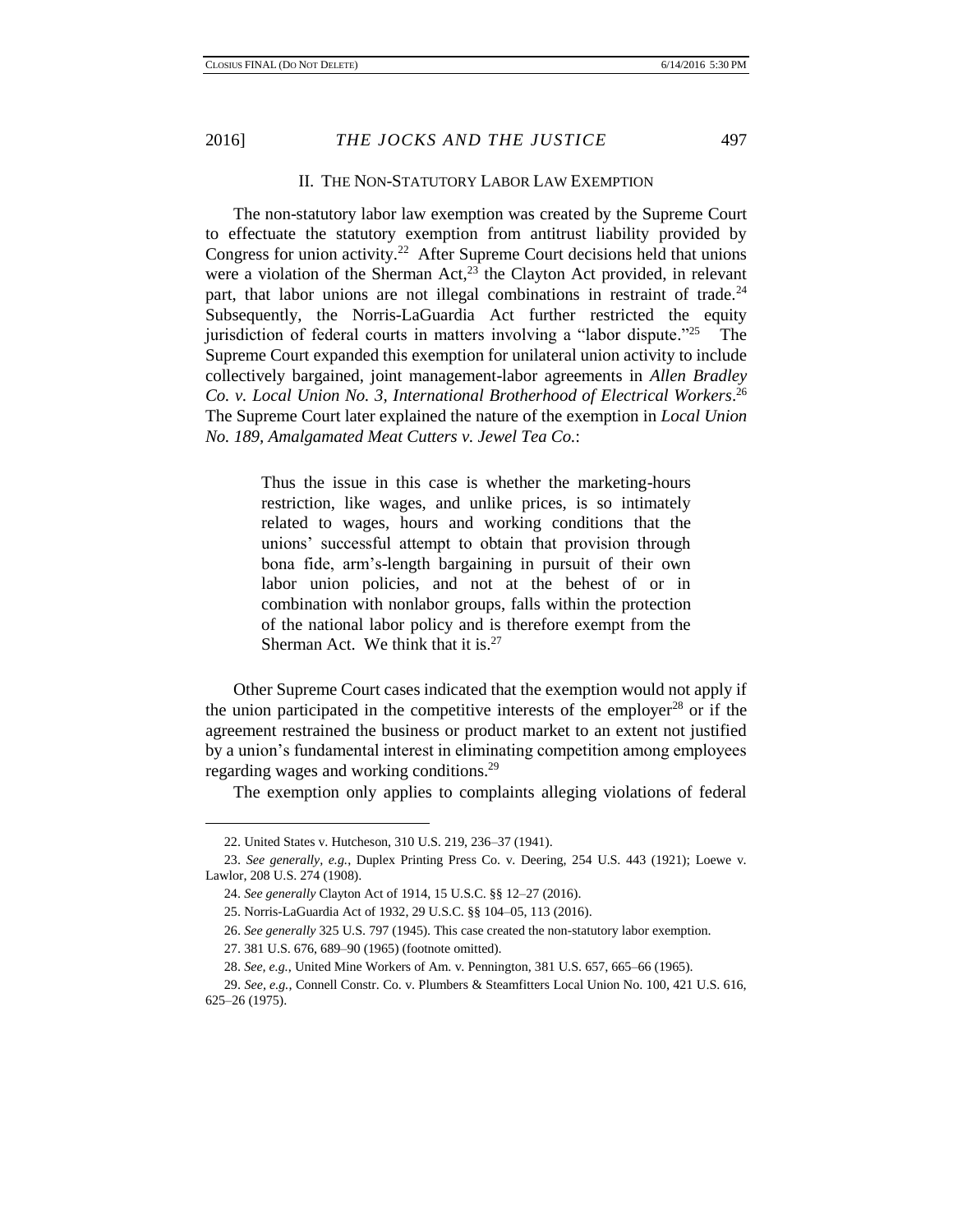antitrust statutes, most notably the Sherman Act. The exemption's application to lawsuits against employers by employees has primarily occurred in the context of sports litigation.<sup>30</sup> Mackey v. NFL involved a lawsuit by NFL players against the league alleging that the Rozelle Rule was a violation of the Sherman Act.<sup>31</sup> The Rozelle Rule allowed the Commissioner of the NFL to provide any team that lost a free agent player to another team with compensation that the Commissioner, in his sole discretion, determined to be appropriate.<sup>32</sup> The players argued that the imposed compensation was a per se violation of section 1 of the Sherman Act or, in the alternative, a violation of the Rule of Reason, which emanated from the same statutory provision.<sup>33</sup> The Eighth Circuit expanded the exemption by initially ruling that the immunity applied to the CBA, not just the union, and therefore the NFL could also assert the exemption as the management signee.<sup>34</sup> The opinion then delineated a three-part test for the exemption's applicability:

> 1. "the restraint on trade primarily affects only the parties to the collective bargaining relationship"; and

> 2. "the agreement sought to be exempted concerns a mandatory subject of collective bargaining" (i.e., wages, hours, or terms and conditions of employment); and

> 3. "the agreement sought to be exempted is the product of bona fide arm's-length bargaining." 35

The Eighth Circuit then concluded that the Rozelle Rule did satisfy the first two criteria of its test but was not the product of bona fide arm's length bargaining.<sup>36</sup> Therefore, the NFL's liability under section 1 of the Sherman Act needed to be assessed.<sup>37</sup> The *Mackey* opinion then stated that the per se rules of section 1 should not be applied to the NFL given the uniqueness of professional

 $\overline{a}$ 

37. *Id.* at 616.

<sup>30.</sup> *See* Phillip J. Closius, *Not at the Behest of Nonlabor Groups: A Revised Prognosis for a Maturing Sports Industry*, 24 B.C. L. REV. 341, 348 (1983).

<sup>31.</sup> Mackey v. NFL, 543 F.2d 606, 609 (8th Cir. 1976).

<sup>32.</sup> *Id.* at 610–11.

<sup>33.</sup> *Id.* at 609–10.

<sup>34.</sup> *Id.* at 612.

<sup>35.</sup> *Id.* at 614 (citing Connell Co. v. Plumbers & Steamfitters Local Union No. 100, 421 U.S. 616 (1975); Local Union No. 189, Amalgamated Meat Cutters v. Jewel Tea, 381 U.S. 676 (1965); United Mine Workers v. Pennington, 381 U.S. 657 (1965); Smith v. Pro Football, 542 F. Supp. 462 (D.D.C. 1976); Phila. World Hockey Club v. Phila. Hockey Club, 351 F. Supp. 462, 496–500 (E.D. Pa. 1972)).

<sup>36.</sup> *Id.* at 615–16.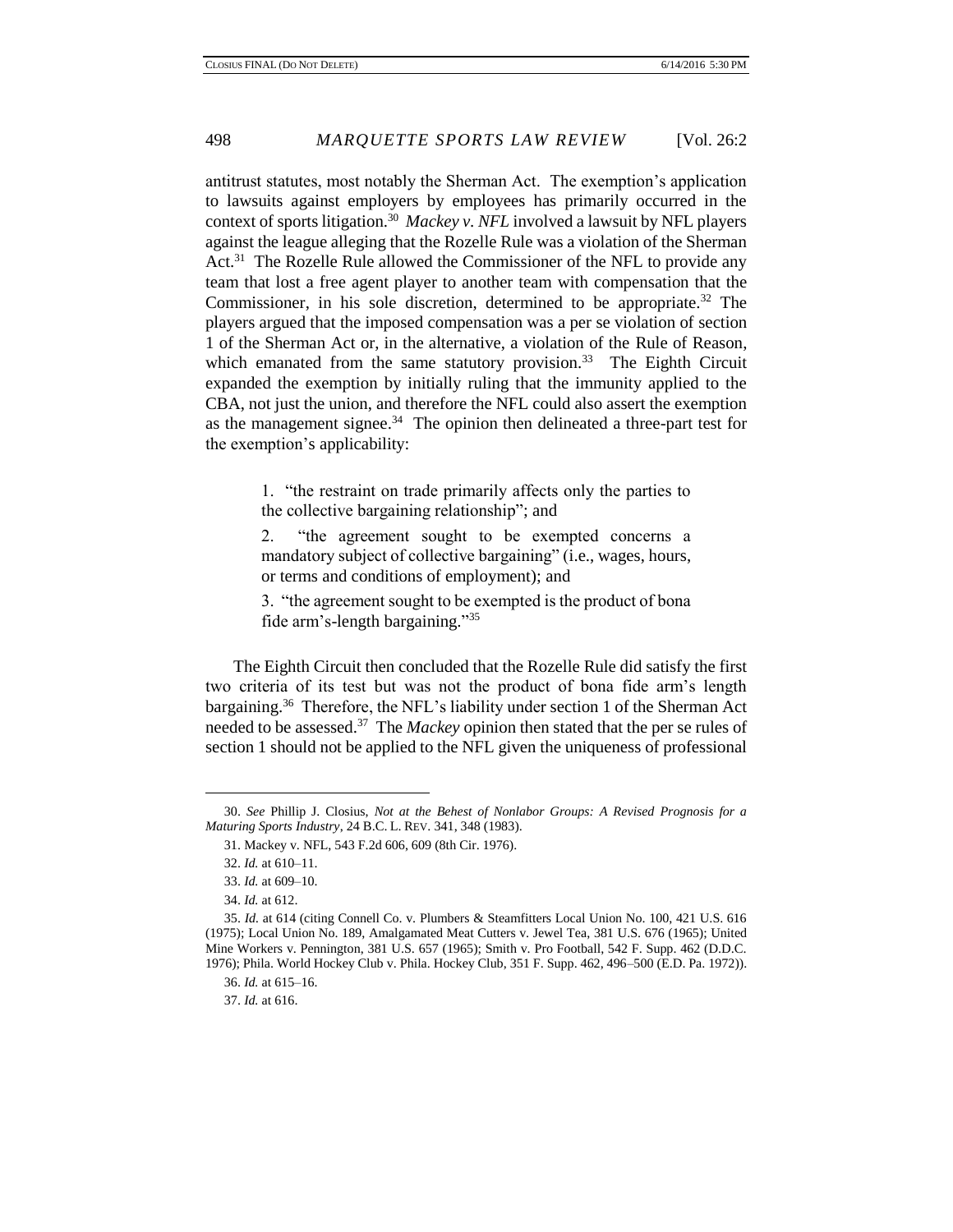sports as an industry.<sup>38</sup> The Eighth Circuit finally concluded by holding that the Rozelle Rule violated the Rule of Reason liability standard of section 1.<sup>39</sup> The *Mackey* three-part test delineating the exemption's applicability has been adopted by other circuits.<sup>40</sup>

The Supreme Court decided a post-*Mackey* case involving the exemption and professional football in *Brown v. Pro Football, Inc.* <sup>41</sup> In that decision, the Supreme Court resolved an issue that had confounded the Circuits—did the exemption apply to provisions unilaterally imposed by an employer after the expiration of the applicable CBA? In negotiations to create a new CBA, the NFL and the National Football League Players Association (NFLPA) had reached an impasse.<sup>42</sup> The owners had proposed a developmental or practice squad, and the NFLPA wanted such players to be free to negotiate their own compensation packages.<sup>43</sup> The NFL wanted to impose a set salary scale for all such players.<sup>44</sup> Following impasse, the NFL unilaterally imposed its wage scale.<sup>45</sup> Brown, a practice squad player, initiated an antitrust lawsuit against his team for refusing to bargain with him.<sup>46</sup> The Supreme Court ruled against Brown by holding that the exemption continues after impasse as long as the term was the product of the collective bargaining process and the employer and union remained in a collective bargaining relationship.<sup>47</sup> Although the *Brown* opinion does not cite the *Mackey* decision, the *Brown* description of the appropriate application of the exemption appears to mirror the three-part *Mackey* test:

> That conduct took place during and immediately after a collective-bargaining negotiation. It grew out of, and was directly related to, the lawful operation of the bargaining process. It involved a matter that the parties were required to negotiate collectively. And it concerned only the parties to the collective-bargaining relationship.<sup>48</sup>

 $\overline{a}$ 

44. *Id.*

<sup>38.</sup> *Id.* at 619–20.

<sup>39.</sup> *Id.* at 622.

<sup>40.</sup> *See, e.g.*, Cont'l Mar. of S.F., Inc. v. Pac. Coast Metal Trades Dist. Council, Metal Trades Dep't, 817 F.2d 1391, 1393 (9th Cir. 1987); McCourt v. Cal. Sports, Inc., 600 F.2d 1193, 1196–97 (6th Cir. 1979); Zimmerman v. NFL, 632 F. Supp. 398, 403–04 (D.D.C. 1986).

<sup>41.</sup> *See generally* 518 U.S. 231 (1996).

<sup>42.</sup> *Id.* at 235.

<sup>43.</sup> *Id.* at 234.

<sup>45.</sup> *Id.* at 235.

<sup>46.</sup> *Id.*

<sup>47.</sup> *Id.* at 250.

<sup>48.</sup> *Id.*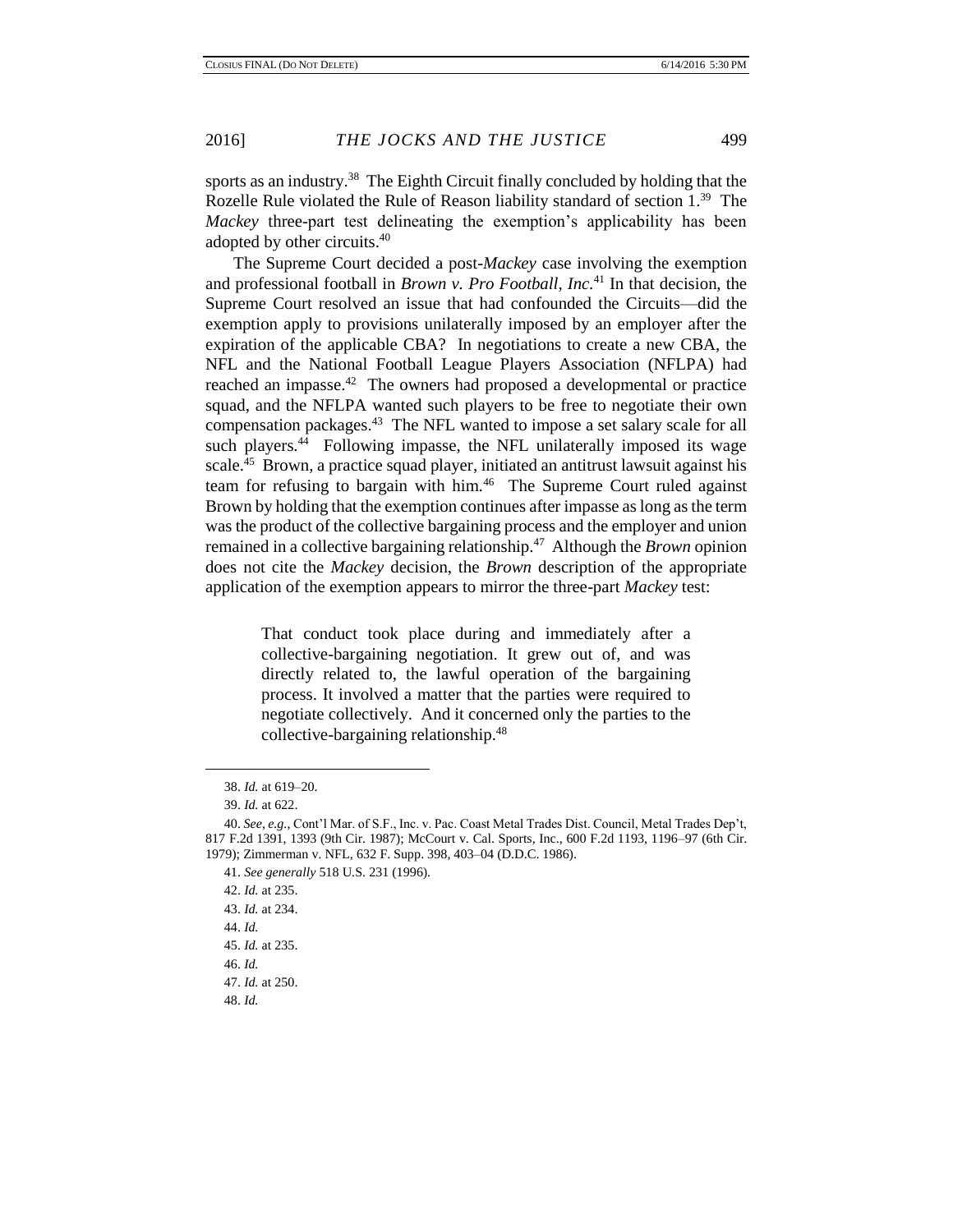The first two sentences quoted refer to the term being a product of good faith bargaining. The final two sentences incorporate the mandatory subject of bargaining and the aspect of only affecting parties to the relationship prongs of the *Mackey* test. The *Brown* decision therefore expands the duration of the exemption and appears to support *Mackey* as the test for the exemption's applicability.

#### III. THE DECISIONS IN *CLARETT*

Maurice Clarett was a highly recruited high school running back who eventually chose to enroll at the Ohio State University (OSU). He graduated from high school on December 11, 2001, and enrolled early at OSU. Clarett lived up to his reputation by becoming the first freshman running back starter at the school since 1943. He led his team to an undefeated season in 2002 and Ohio State's first national championship in thirty-four years, beating the University of Miami in the Fiesta Bowl in January 2003. Clarett was named Big Ten Freshman of the Year and the best running back in college football by The Sporting News. However, Clarett was suspended by OSU and the NCAA for the entire 2003 football season because he accepted impermissible benefits in violation of NCAA rules.<sup>49</sup> Clarett believed he would also be suspended for the 2004 football season.<sup>50</sup> Having already missed his sophomore season, Clarett feared that he would not be able to play football for two full years. Such a long absence would diminish his value to the NFL. Clarett then sued the league in an effort to be eligible for the 2004 NFL draft.<sup>51</sup>

The district court properly stated that the lawsuit turned on three major issues: (1) Did the non-statutory labor law exemption preempt the lawsuit because federal labor policy provided antitrust immunity for the eligibility restrictions at issue?; (2) If not, did Clarett lack standing because he had not suffered an antitrust injury?; and (3) If Clarett has standing, do the eligibility restrictions satisfy the Rule of Reason test imposed in sports cases to determine antitrust liability?<sup>52</sup> The district court answered all of these questions in the negative and granted summary judgment in favor of Clarett.<sup>53</sup>

In determining the reach of the exemption, the district court cited the

<sup>49.</sup> *Clarett Allowed to Keep Scholarship*, ESPN (Sept. 11, 2003), http://espn.go.com/college-football/news/story?id=1612990.

<sup>50.</sup> Clarett v. NFL (*Clarett I*), 306 F. Supp. 2d. 379, 388 (S.D.N.Y. 2004).

<sup>51.</sup> *See id.*

<sup>52.</sup> *See id.* at 382.

<sup>53.</sup> *Id.*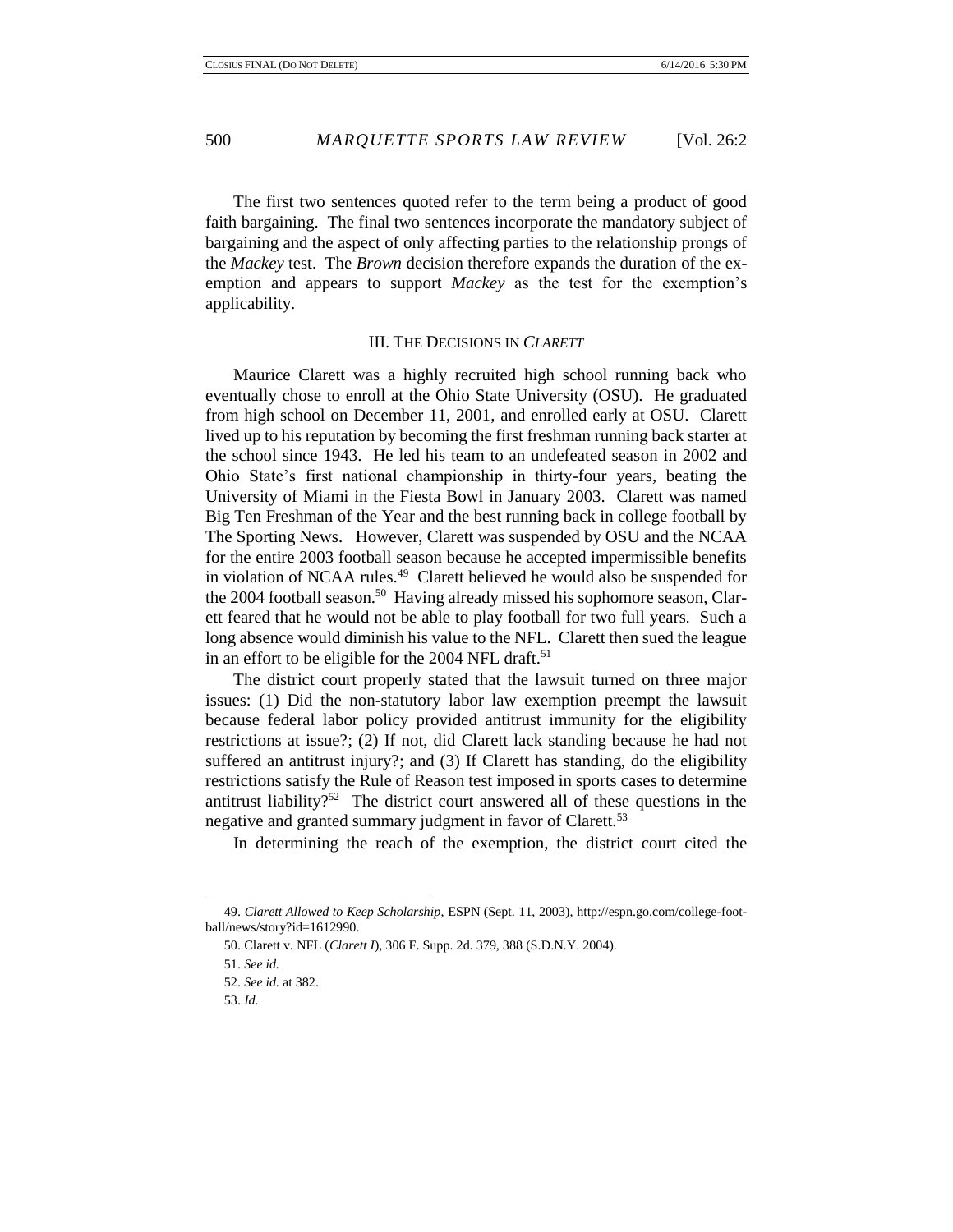three-part test enunciated in *Mackey*. 54 The opinion noted that the eligibility rules were not mandatory subjects of bargaining because the rule at issue precluded players from entering the labor market and therefore "affects wages only in the sense that a player subject to the Rule will earn none."<sup>55</sup> The district court also stated, "The exemption is also inapplicable because the Rule *only*  affects players, like Clarett, who are complete strangers to the bargaining relationship."<sup>56</sup> Finally, the opinion concluded "the NFL has failed to demonstrate that the Rule evolved from arm's-length negotiations between the NFLMC and the NFLPA."<sup>57</sup> The rule did not arise from, nor was agreed to during, the process of collective bargaining.<sup>58</sup> The eligibility rule therefore failed all three prongs of the *Mackey* test and the exemption was inapplicable.<sup>59</sup>

The district court then determined that Clarett suffered an antitrust injury and therefore had standing.<sup>60</sup> His allegation that a group boycott precluded him, and all others similarly situated, from competing for a job in a defined market satisfied the injury requirement.<sup>61</sup> Clarett also explicitly alleged that the restraint at issue resulted from conduct by the defendants.<sup>62</sup> Clarett had standing because he was not alleging that he had lost an employment opportunity to another in a competitive job market.<sup>63</sup> He alleged that he and others like him "have been *foreclosed* from entering the market altogether. 'They are not losers in a competitive marketplace; they are not even allowed in the game."<sup>64</sup> The injury should be more pronounced for players like Clarett who are unquestionably qualified to play in the NFL.<sup>65</sup> The NFL's enforced delay is the injury.<sup>66</sup>

The district court then turned to the final issue described above—judging the viability of the eligibility rule pursuant to the Rule of Reason test under section 1 of the Sherman Act. $67$  Under such an analysis, the plaintiff must show

 $\overline{a}$ 

64. *Id.* at 400 (quoting Plaintiff's Memorandum in Opposition to Defendant National Football League's Motion for Summary Judgment at 10, *Clarett I*, 306 F. Supp. 2d 379).

65. *See id.*

66. *See Clarett I*, 306 F. Supp. 2d at 401.

67. *Id.* at 404–07.

<sup>54.</sup> *Id.* at 391.

<sup>55.</sup> *Id.* at 395.

<sup>56.</sup> *Id.*

<sup>57.</sup> *Id.* at 396.

<sup>58.</sup> *Id.*

<sup>59.</sup> *Id.* at 397.

<sup>60.</sup> *Id.* at 403–04.

<sup>61.</sup> *Id.* at 403.

<sup>62.</sup> *Id.*

<sup>63.</sup> *See id.*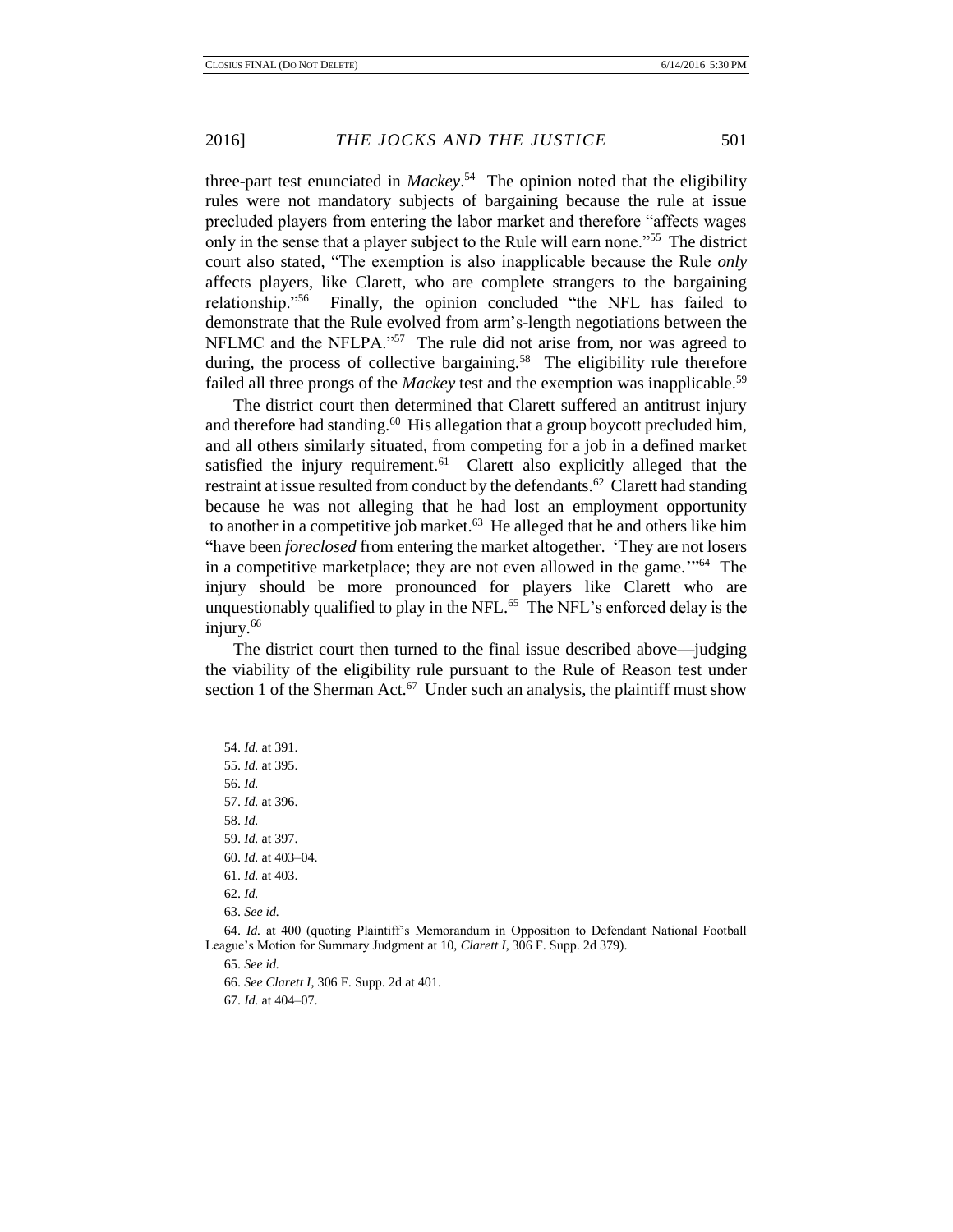an actual adverse effect on competition.<sup>68</sup> If successful, the defendant may then demonstrate the pro-competitive benefits of their activity.<sup>69</sup> If defendants are successful, the plaintiff may then show that said benefits could be achieved by less restrictive alternatives—activities less harmful to competition.<sup>70</sup> Clarett met his burden by alleging that the group boycott at issue adversely restrained trade by the NFL's denial of market entry to certain sellers of services (i.e., players less than three years removed from high school graduation) in the market of professional football.<sup>71</sup> The NFL then offered four justifications for the eligibility rule based on protecting younger players and reducing its costs.<sup>72</sup> The district court dismissed the protection of younger player rationales out of hand by noting that, while there may be concerns, they have nothing to do with promoting competition in the market.<sup>73</sup> The economic justifications also failed because the NFL's desire to keep its costs down was not pro-competitive in any way—in fact, most antitrust violations are done because they inure to the financial benefit of the defendants.<sup>74</sup> The district court concluded by noting that, even if the justifications were pro-competitive, the ability to screen and test candidates for the NFL draft was a less restrictive alternative for accomplishing all the proffered justifications.<sup>75</sup>

On appeal, the Second Circuit reversed the lower court on the exemption issue and therefore did not reach the antitrust issues contained in the district court opinion.<sup>76</sup> The opinion began by characterizing the NFL as a multi-employer bargaining unit, an arrangement both provided for and promoted by federal labor  $law.^{77}$  The court then reviewed the history of the non-statutory labor law exemption and the applicable Supreme Court precedent.<sup>78</sup> Judge Sotomayor then decided that the *Mackey* test was not appropriate for use in a case alleging a restraint on a labor market brought by employees rather than a restraint on a product market brought by other employers.<sup>79</sup> She specifically noted that Clarett did not contend that the eligibility rules worked to the disadvantage of the NFL's competitors in the

68. *Id.* at 404. 69. *Id.* at 405. 70. *Id.* at 405–06. 71. *Id.* at 406. 72. *Id.* at 408. 73. *Id.* 74. *Id.* at 408–09. 75. *Id.* at 410. 76. *See generally* Clarett v. NFL (*Clarett II*), 369 F.3d 124 (2d Cir. 2004). 77. *Id.* at 130. 78. *See generally id.* at 130–34. 79. *Id.* at 133–34.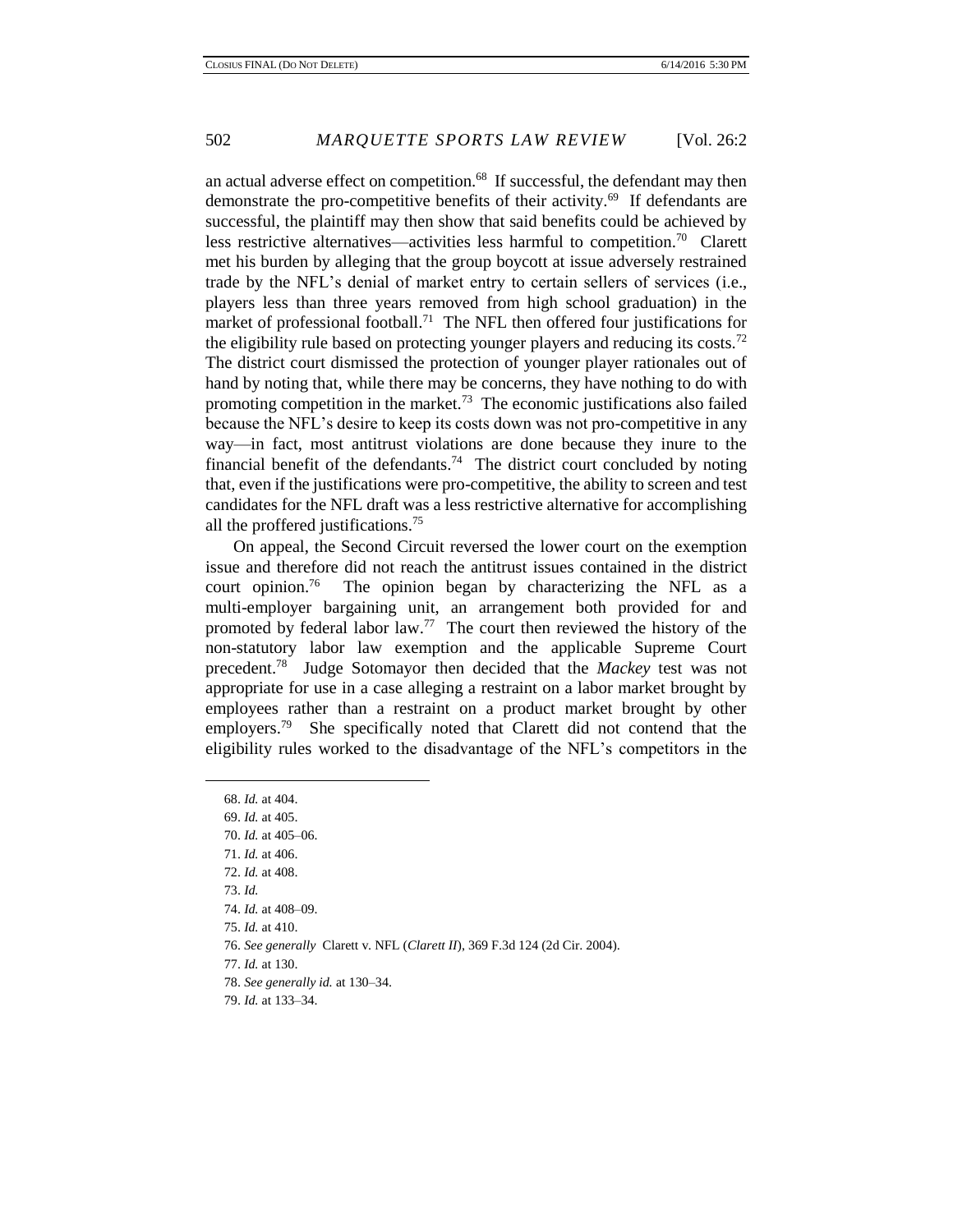market for professional football or in some manner to protect the NFL's dominance in that market.<sup>80</sup> The opinion then stated that the *Mackey* test should not be applied when "the plaintiff complains of a restraint upon a unionized labor market characterized by a collective bargaining relationship with a multi-employer bargaining unit," <sup>81</sup> to which Judge Sotomayor cited *Wood v. NBA*, <sup>82</sup> *Caldwell v. American Basketball Ass'n*, <sup>83</sup> *NBA v. Williams*, <sup>84</sup> and *Brown v. Pro Football, Inc.*<sup>85</sup> to support this conclusion.

The Second Circuit then described the issue as "whether subjecting the NFL's eligibility rules to antitrust scrutiny would 'subvert fundamental principles of our federal labor policy."<sup>86</sup> A base principle of federal labor law was that, once a bargaining relationship was established, "prospective players no longer have the right to negotiate directly with the NFL teams over the terms and conditions of their employment."<sup>87</sup> Labor policy meant that "the NFL teams" are permitted to engage in joint conduct with respect to the terms and conditions of players' employment as a multi-employer bargaining unit without risking antitrust liability."<sup>88</sup> The terms and conditions of Clarett's employment were therefore committed to the collective bargaining process in which the NFLPA has the labor law right to make concessions as it sees fit and to favor veterans over rookies if such a choice benefits the unit and is consistent with a union's duty of fair representation.<sup>89</sup> However, these general labor concepts were not controversial or actually in dispute in the lawsuit.

The critical part of the opinion began with Judge Sotomayor overruling the district court by holding that the eligibility rule was a mandatory subject of bargaining.<sup>90</sup> She first based this conclusion on her belief that the eligibility rule has "tangible effects on the wages and working conditions of current NFL players."<sup>91</sup> Proof of that effect was the complex collectively bargained for system of the NFL draft, salary pools for rookies, team salary caps, and free agency that combined to influence an individual player's compensation.<sup>92</sup> The

- 87. *Clarett II*, 369 F.3d at 138.
- 88. *Id.*

<sup>80.</sup> *Id.* at 134.

<sup>81.</sup> *Id.*

<sup>82.</sup> *See generally* 809 F.2d 954 (2d Cir. 1987).

<sup>83.</sup> *See generally* 66 F.3d 523 (2d Cir. 1995).

<sup>84.</sup> *See generally* 45 F.3d 684 (2d Cir. 1995).

<sup>85.</sup> *See generally* 518 U.S. 231 (1996).

<sup>86.</sup> *Clarett II*, 369 F.3d at 138 (quoting *Wood*, 809 F.2d at 959).

<sup>89.</sup> *Id.* at 139.

<sup>90.</sup> *Id.*

<sup>91.</sup> *Id.* at 140.

<sup>92.</sup> *Id.*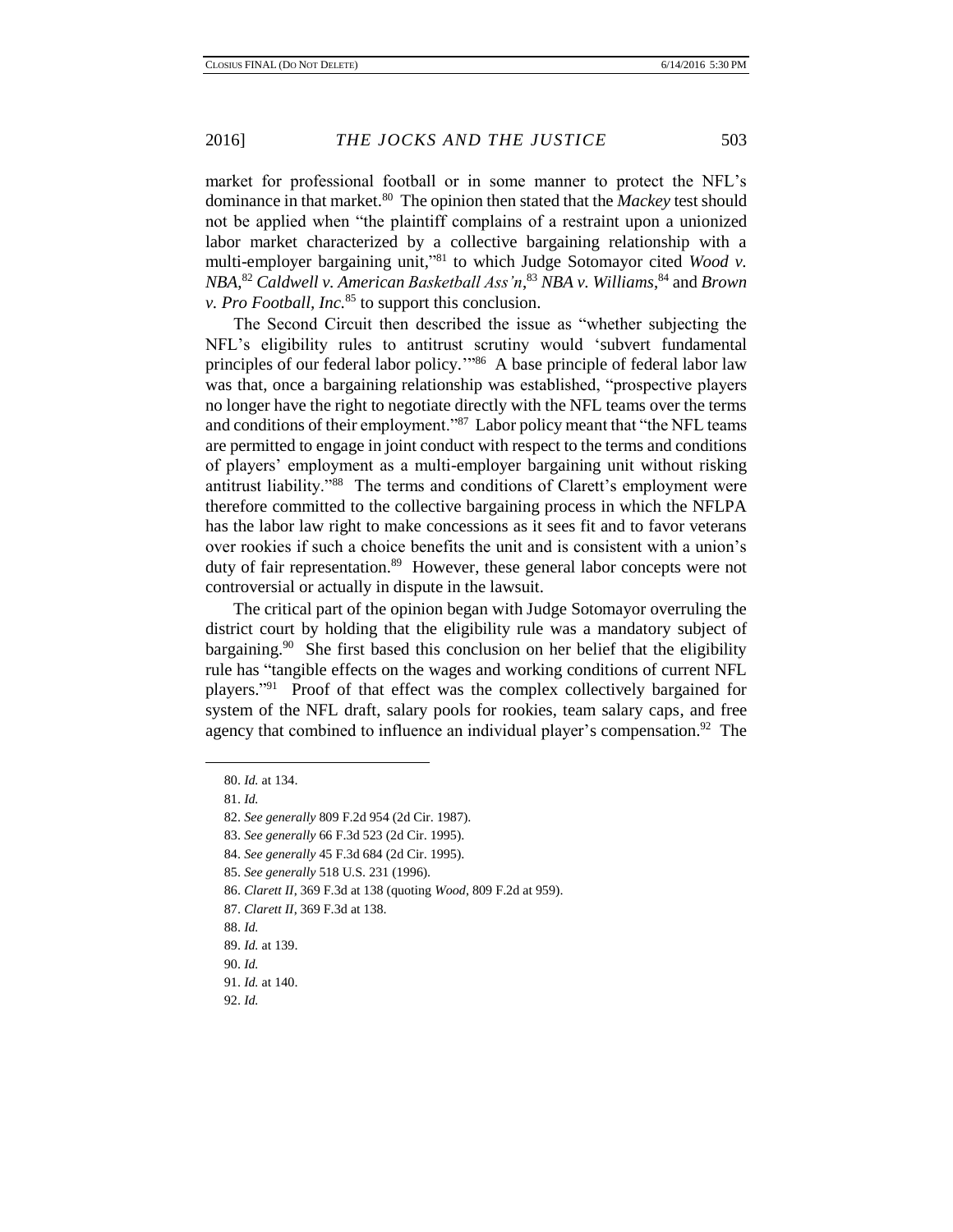second justification for the holding was the reduction in competition in the market for entering players caused by the eligibility rule, which, in turn, affected the job security of veteran players.<sup>93</sup> "Because the size of NFL teams is capped, the eligibility rules diminish a veteran player's risk of being replaced by either a drafted rookie or a player who enters the draft and, though not drafted, is then hired as a rookie free agent."<sup>94</sup> The Second Circuit noted that "the preservation of jobs for union members is not violative [sic] of the anti-trust laws."<sup>95</sup> The opinion finished its analysis of this issue by concluding that simply because the eligibility rules harmed prospective players rather than current players did not make them violations of the Sherman Act.<sup>96</sup> Labor law rather than antitrust law must therefore control any challenge to a mandatory subject of bargaining, and labor law permitted the NFL and the NFLPA to agree that an employee will not be hired or considered for employment for nearly any reason whatsoever, which is not an unfair labor practice or an act of discrimination made illegal by statute. $97$ 

The opinion concluded by noting that the exemption applies even though the eligibility rule was not contained in the CBA. $98$  The eligibility rule was in fact contained only in the NFL Constitution and By-Laws.<sup>99</sup> However, the NFLPA certainly was aware of the eligibility rule and a copy of the NFL Constitution and By-Laws was presented to the NFLPA during negotiations.<sup>100</sup> Because the eligibility rule was a mandatory subject of bargaining, the NFLPA could have forced the NFL to bargain on it and, for whatever reason, it did not do so.<sup>101</sup> In addition, the NFLPA agreed in the CBA to waive its right to challenge any provision in the NFL Constitution and By-Laws, effectively agreeing to the eligibility rule contained therein.<sup>102</sup> Labor law precluded any individual player from challenging the unique bundle of compromises made by the union in the collective bargaining process that produced the agreement.<sup>103</sup> The Second Circuit therefore reversed the district court and remanded with

<sup>93.</sup> *Id.*

<sup>94.</sup> *Id.* (citing Michael S. Jacobs & Ralph K. Winter, Jr., *Antitrust Principles and Collective Bargaining by Athletes: Of Superstars in Peonage*, 81 YALE L.J. 1, 16 (1971)).

<sup>95.</sup> *Clarett II*, 369 F.3d at 140 (quoting Intercontinental Container Transp. Corp. v. N.Y. Shipping Ass'n, 426 F.2d 884, 887–88 (2d Cir. 1970)).

<sup>96.</sup> *Id.* The court cited broad precedent establishing the validity of "hiring halls" as proof of its conclusion. *Id.* at 140–41.

<sup>97.</sup> *Id.* at 141.

<sup>98.</sup> *See id.* at 142.

<sup>99.</sup> *Id.* at 127. The 2011 NFL CBA does contain the modern eligibility rule in Article 6, § 2(b). 100. *Id.* at 142.

<sup>101.</sup> *Id.*

<sup>102.</sup> *Id.*

<sup>103.</sup> See *id.* at 142–43.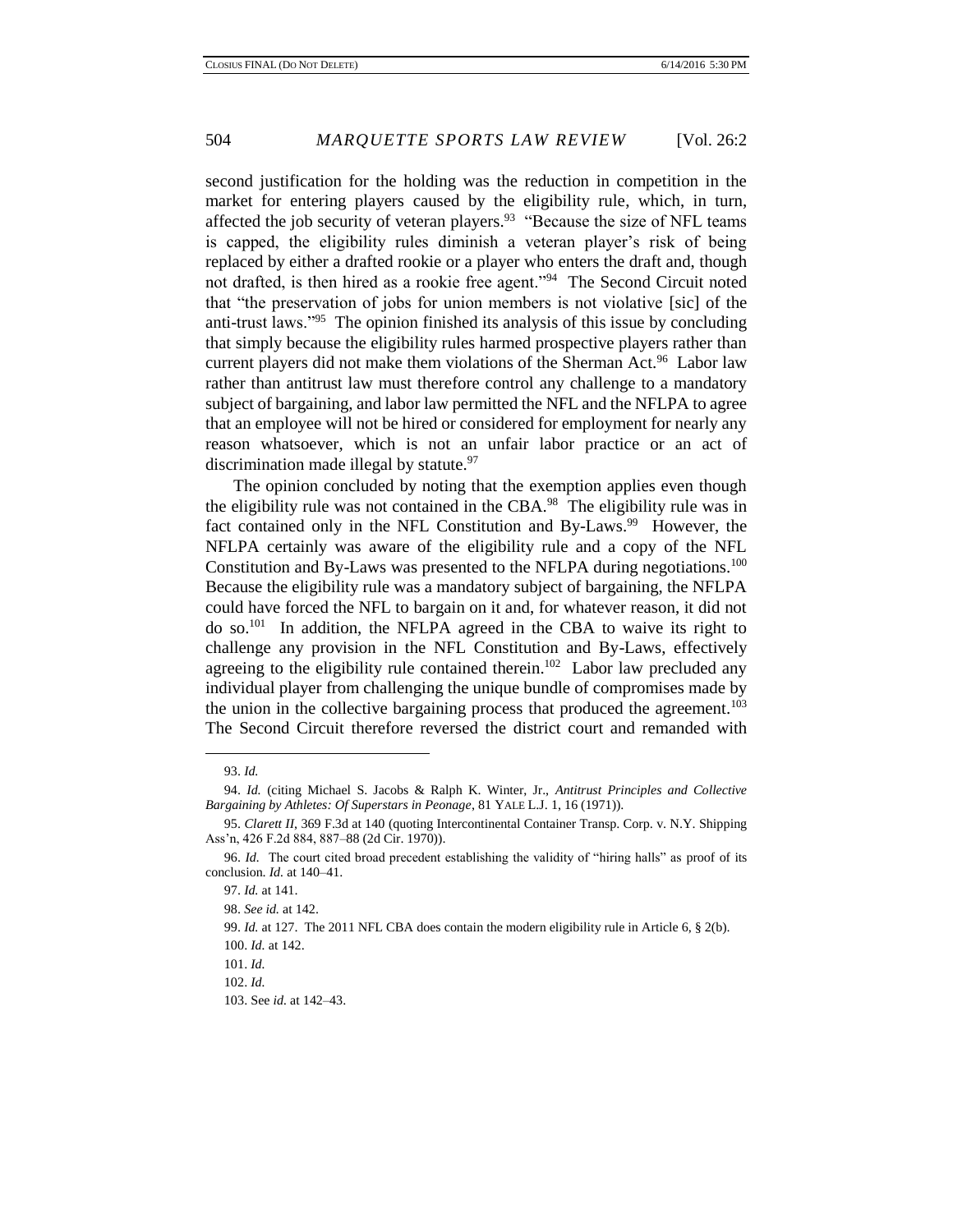instructions to enter summary judgment in favor of the NFL.<sup>104</sup> The opinion also vacated the order of the district court designating Clarett as eligible for the 2004 NFL draft.<sup>105</sup>

### IV. JUDGE SOTOMAYOR MISUNDERSTOOD THE NATURE OF THE ELIGIBILITY RULE AND THE DRAFT IN THE NFL

Clarett was only challenging the NFL's eligibility rule, alleging that the group boycott that refused to consider him for the NFL draft until a certain year occurred violated the Sherman Act. Clarett did not challenge the NFL draft itself, the rookie salary cap, the adequacy of his individual compensation, or any other term or condition of employment contained in the NFL CBA or the NFL Constitution and By-Laws. Therefore, the Second Circuit was wrong to analogize Clarett to a disgruntled job applicant.<sup>106</sup> He was not asking to be eligible for a job—he wanted to be eligible for the draft. The draft is a procedure unique to professional sports. Both the NBA and the NFL extensively scout all college players and medically examine and physically test all draft eligible players.<sup>107</sup> Every NFL team knew who Clarett was and extensively scouted him during his one year at Ohio State. Therefore, if Clarett had won his case, he would not have been guaranteed a job on an NFL team. He would have simply been subjected to the standard process of player evaluation that had already begun for him. Clarett was not deluded about his qualifications or bitter about an imaginary slight that cost him a career opportunity. Clarett would have been drafted in the early rounds of the draft if he was eligible.<sup>108</sup> The NFL did not dispute that fact. The NFL just arbitrarily told him that he needed to wait until the subsequent year's draft and employed a group boycott to enforce its decision.

A draft only has a predetermined number of selections. The NFL draft has

<sup>104.</sup> *Id.* 

<sup>105</sup>*. Id.* 

<sup>106.</sup> *See id.* at 141. "But Clarett is in this respect no different from the typical worker who is confident that he or she has the skills to fill a job vacancy but does not possess the qualifications or meet the requisite criteria that have been set." *Id.* For an extensive critique on the inappropriateness of equating a uniquely qualified professional athlete to "a garbage man," see Christian Dennie, *Is Clarett Correct? A Glance at the Purview of the Antitrust Labor Exemption*, 6 TEX. REV. ENT. & SPORTS L. 1, 18–19 (2005).

<sup>107.</sup> *See* Kurt Helin, *NBA Draft Combine Starts Wednesday in Chicago... But What Does That Mean?*, NBC SPORTS (May 14, 2014), http://nba.nbcsports.com/2014/05/14/nba-draft-combine-startswednesday-in-chicago-but-what-does-that-mean/; Dave Siebert, *An Inside Look into the NFL Medical Exam Process at the Combine*, BLEACHER REP. (Feb. 21, 2014), http://bleacherreport.com/articles/1968230-an-inside-look-into-the-nfl-medical-exam-process-at-the-combine.

<sup>108.</sup> Clarett v. NFL (*Clarett I*), 306 F. Supp. 2d. 379, 388 (S.D.N.Y. 2004).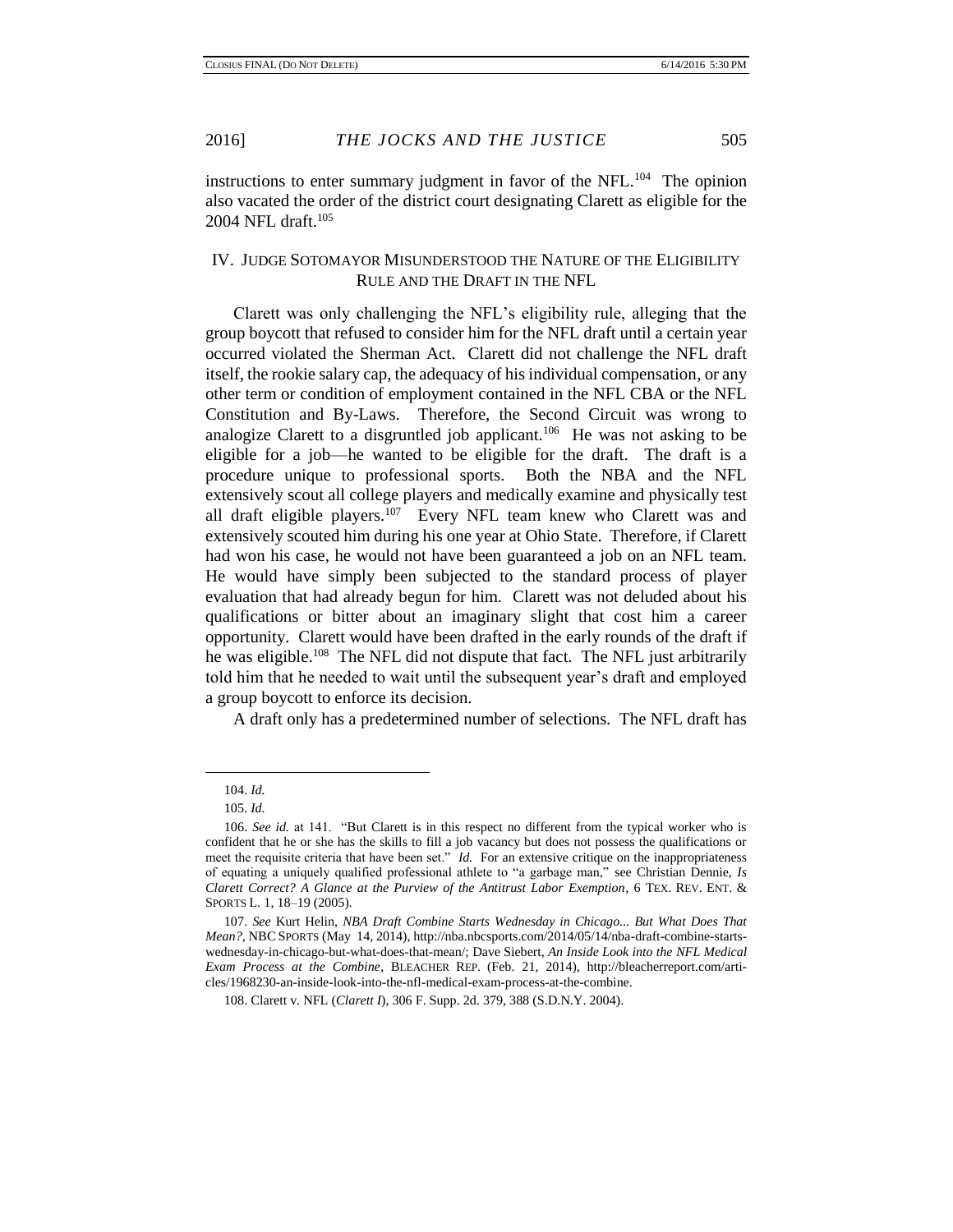seven rounds with each team receiving one pick.<sup>109</sup> Therefore, there will be 224 players selected every year.<sup>110</sup> The NBA draft has only two rounds with each team receiving one pick.<sup>111</sup> Therefore, there will be sixty players selected every year. The number of rookies selected is constant regardless of how many players are eligible to be drafted. The CBAs do not expressly limit the number of undrafted rookie free agents a team may sign but effectively a ceiling is placed on that number due to roster limitations on the number of players a team may have under contract in the off season and the preseason training camp. Each NFL team may have a maximum of ninety players under contract during such period, $12$  and each NBA team may have a maximum of twenty players under contract during such period.<sup>113</sup> Both numbers are constant and do not vary with the number of players eligible for the draft. Teams in both leagues are customarily at the maximum for the beginning of preseason training camp. Therefore, had Clarett been eligible for the draft, his presence would not have increased the number of rookies entering the league. He would have been added to a roster at the expense of another eligible rookie player.

Judge Sotomayor compounded her misunderstanding by supporting her result with four sports law cases that were distinguishable from Clarett's allegations—*Wood*, *Caldwell*, *Williams*, and *Brown*. 114 Although each of these cases contributed significantly to the legal evolution of the non-statutory labor exemption, none of them dealt with an eligibility rule and only *Wood* involved a draft.<sup>115</sup> The black letter law for which Judge Sotomayor cited them was not in dispute at the time of the *Clarett* decision or now. However, no case holds that all group activity by a multi-employer unit is exempt from an antitrust lawsuit by a member of a labor group. The cases indicate that some group activity by such a unit is exempt. The application of the exemption is therefore fact specific. The Second Circuit opinion does not explain why decisions unrelated to an eligibility rule should control the result in *Clarett*. 116

<sup>109.</sup> NFL CBA, *supra* note 9, at art 6, § 2(a).

<sup>110.</sup> It is possible for a few more players to be drafted in any given year because the NFL CBA provides for an additional round of compensation picks that provide compensation for any team losing an unrestricted free agent to another team. *Id.* This provision provides for a maximum of thirty-two additional selections. *See id.* Many years produced no compensation picks.

<sup>111.</sup> NBA CBA, *supra* note 11, at art X, § 3(a).

<sup>112.</sup> Matt Verderame, *NFL Roster Cut Deadlines and Rules*, SBNATION (Aug. 22, 2013), http://www.sbnation.com/nfl/2013/8/22/4647088/nfl-roster-cut-deadlines-rules-preseason.

<sup>113.</sup> Larry Coon, *Larry Coon's NBA Salary Cap FAQ*, NBA SALARY CAP FAQ, www.cbafaq.com//salarycap.htm#Q79 (last updated Mar. 20, 2016).

<sup>114.</sup> *See* Dennie, *supra* note 106, at 14–17.

<sup>115.</sup> *See id.*

<sup>116.</sup> Judge Sotomayor states that the eligibility rule is part of the complex process of draft, salary caps, and other devices by which wages in the NFL are determined. Clarett v. NFL (*Clarett II*), 369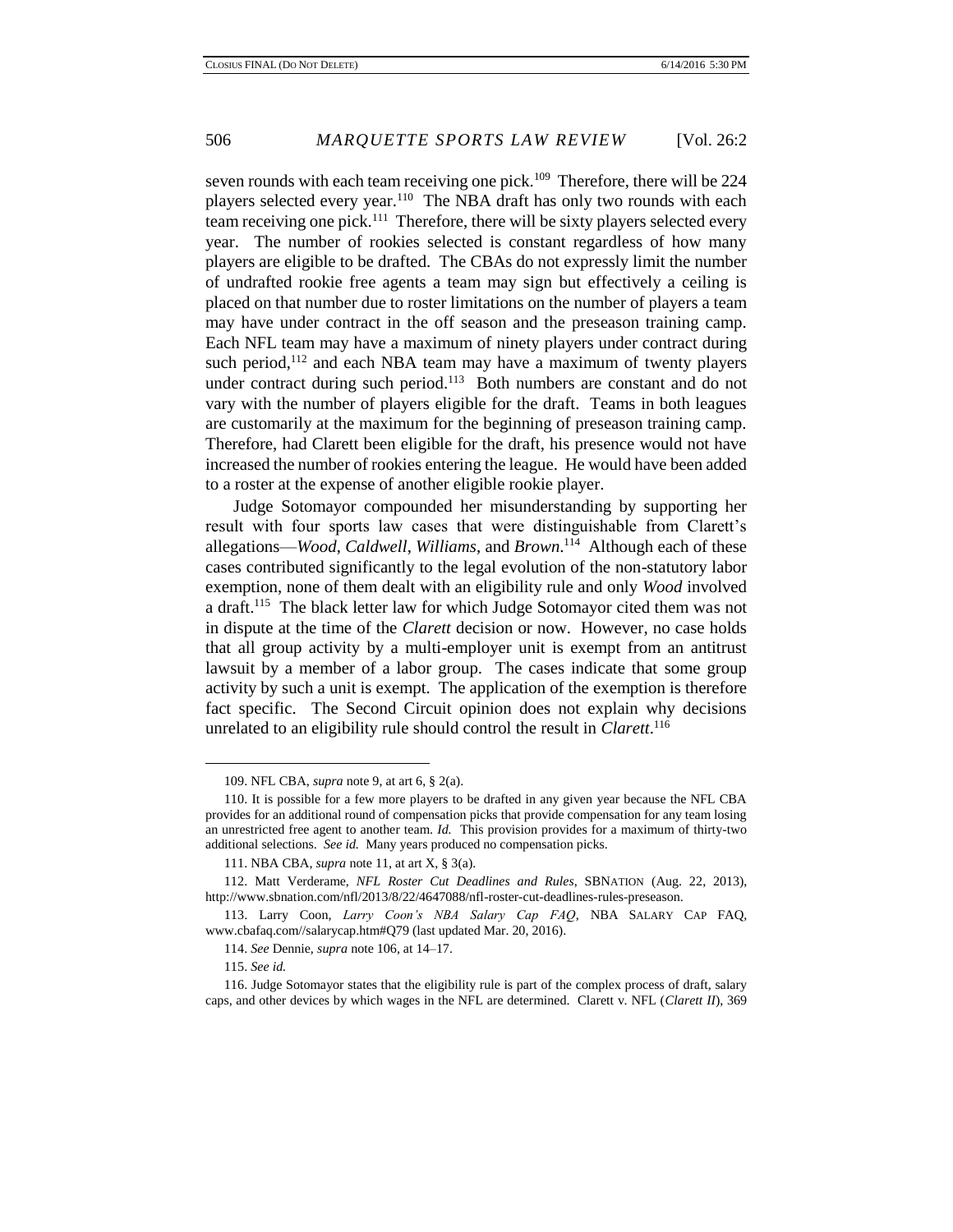In *Wood*, a drafted player sued the NBA, alleging that the NBA draft and the NBA salary caps lessened his individual compensation and therefore violated section 1 of the Sherman Act.<sup>117</sup> Wood argued that the exemption did not apply to his claims because the first prong of the *Mackey* test was not satisfied—the draft affected prospective players who had not signed an NBA contract and who were not yet a party to the collective bargaining relationship.<sup>118</sup> The draft and salary caps were agreements among horizontal competitors to eliminate competition in the market of college players.<sup>119</sup> The Second Circuit held that the exemption included the draft, salary cap, and other conditions of entry even if the union had effectively disadvantaged new union members to the betterment of senior union members.<sup>120</sup> Labor law and the collective bargaining process therefore controlled the compensation limits and job assignments of players entering the NBA.<sup>121</sup> However, the *Wood* challenge is not the one presented in *Clarett* even though the *Clarett* opinion treats it as if it were. Clarett did not challenge the draft or any salary cap terms—in fact, he desperately supports them. Wood was drafted and, after receiving a contract offer he considered inadequate, asked to be declared a free agent. Clarett is denied the opportunity to be considered for the immediate draft in spite of the fact that he is not qualified to play football in the only other similar alternative available to him—college football.<sup>122</sup>

In *Caldwell*, the plaintiff was the president of the players' association for the American Basketball Association.<sup>123</sup> He alleged that the league's teams violated the Sherman Act by agreeing as a group to release him and boycott his playing services in retaliation for his activities on behalf of the union.<sup>124</sup> The Second Circuit reasoned that the exemption should preclude Caldwell's claim because his allegations concerned the mandatory bargaining subject of hiring and firing employees.<sup>125</sup> His retaliatory discharge claims also involved activity

F.3d 124, 140 (2d Cir. 2004). The eligibility rule therefore cannot be viewed in isolation. *Id.* The fact specific nature of the exemption requires that the eligibility rule be viewed in isolation. *Id.* The complexity of various CBA terms is insufficient to override this requirement. *Id.*

<sup>117.</sup> Wood v. NBA, 809 F.2d 954, 956–57 (2d Cir. 1987).

<sup>118.</sup> *Id.*

<sup>119.</sup> *Id.* at 958.

<sup>120.</sup> *Id.* at 963.

<sup>121.</sup> *See id.* at 962–63.

<sup>122.</sup> Although the Canadian Football League is a professional league, the facilities, media exposure, and quality of are not equivalent to the NFL or major college football. *See* Rob Boffard, *The Little-Known Canadian Version of American Football*, BBC NEWS (July 2, 2015), http://www.bbc.com/news/business-33324426.

<sup>123.</sup> Caldwell v. Am. Basketball Ass'n, 66 F. 3d 523, 525 (2d Cir. 1995).

<sup>124.</sup> *Id.* at 526.

<sup>125.</sup> *See id.* at 528.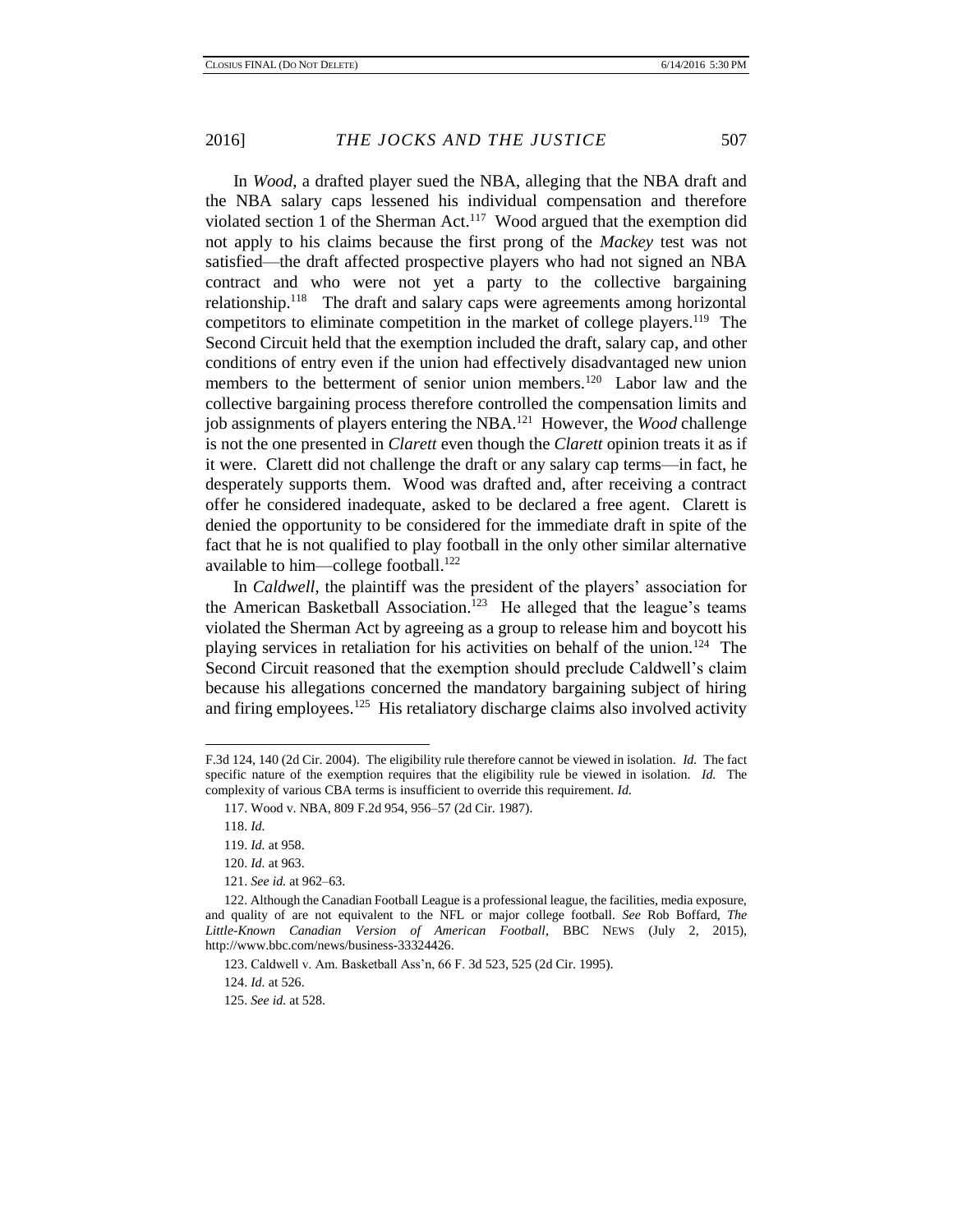that was protected by federal labor law.<sup>126</sup> Both of these claims were subject to appropriate labor law remedies.<sup>127</sup> The exemption therefore applied and Caldwell should pursue redress in an appropriate labor forum and not seek compensation through antitrust litigation.<sup>128</sup> The *Caldwell* fact pattern is unrelated to Clarett's claims regarding the eligibility rule. Caldwell was a distinguished veteran player who was not only a long-standing member of the bargaining unit but also president of the union. The decision to prioritize labor law remedies over antitrust litigation was clearly justified by the Second Circuit's opinion. However, *Caldwell* does not, and should not, establish the proposition that all joint or group activity by a multi-employer unit is exempt from antitrust scrutiny. *Caldwell* does repeat the black letter law principle that some joint or group activity by a multi-employer unit is exempt from antitrust scrutiny.<sup>129</sup> In the determination of whether Clarett's allegations fall within the exempt type of group activity, the *Caldwell* fact pattern is easily distinguishable and the *Caldwell* result should have been given limited applicability.

In *Williams*, a class of current NBA players challenged the NBA's draft and salary cap as a violation of the Sherman Act.<sup>130</sup> The NBA CBA had expired, and the draft and salary cap were unilaterally implemented by management after negotiations with the players' union had reached impasse.<sup>131</sup> The central issue in the case, therefore, was whether the exemption expired when the CBA terminated or whether it continued until some later date.<sup>132</sup> The Second Circuit began its opinion by extolling the virtues of a multi-employer bargaining unit and its necessity in the efficient organization of the business and games of professional sports.<sup>133</sup> Unilateral implementation by management of a union rejected term was permitted by federal labor law.<sup>134</sup> Because the entire collective bargaining process was controlled in detail by labor principles, the *Williams* court held that antitrust liability for an employer was inappropriate and the exemption continued after the expiration of the CBA.<sup>135</sup> Other circuits have also decided that the exemption survived impasse and continued as long as a collective bargaining relationship existed.<sup>136</sup>

<sup>126.</sup> *Id.* at 527–30.

<sup>127.</sup> *Id.* at 530.

<sup>128.</sup> *Id.*

<sup>129.</sup> *Id.* at 529–30.

<sup>130.</sup> NBA v. Williams, 45 F.3d 684, 685–86 (2d Cir. 1995).

<sup>131.</sup> *Id.* at 686.

<sup>132.</sup> *Id.* at 687–88.

<sup>133.</sup> *Id.* at 689.

<sup>134.</sup> *Id.* at 693.

<sup>135.</sup> *Id.*

<sup>136.</sup> *See, e.g.*, Powell v. NFL, 930 F.2d 1293, 1304 (8th Cir. 1989); Brown v. Pro Football, Inc., 50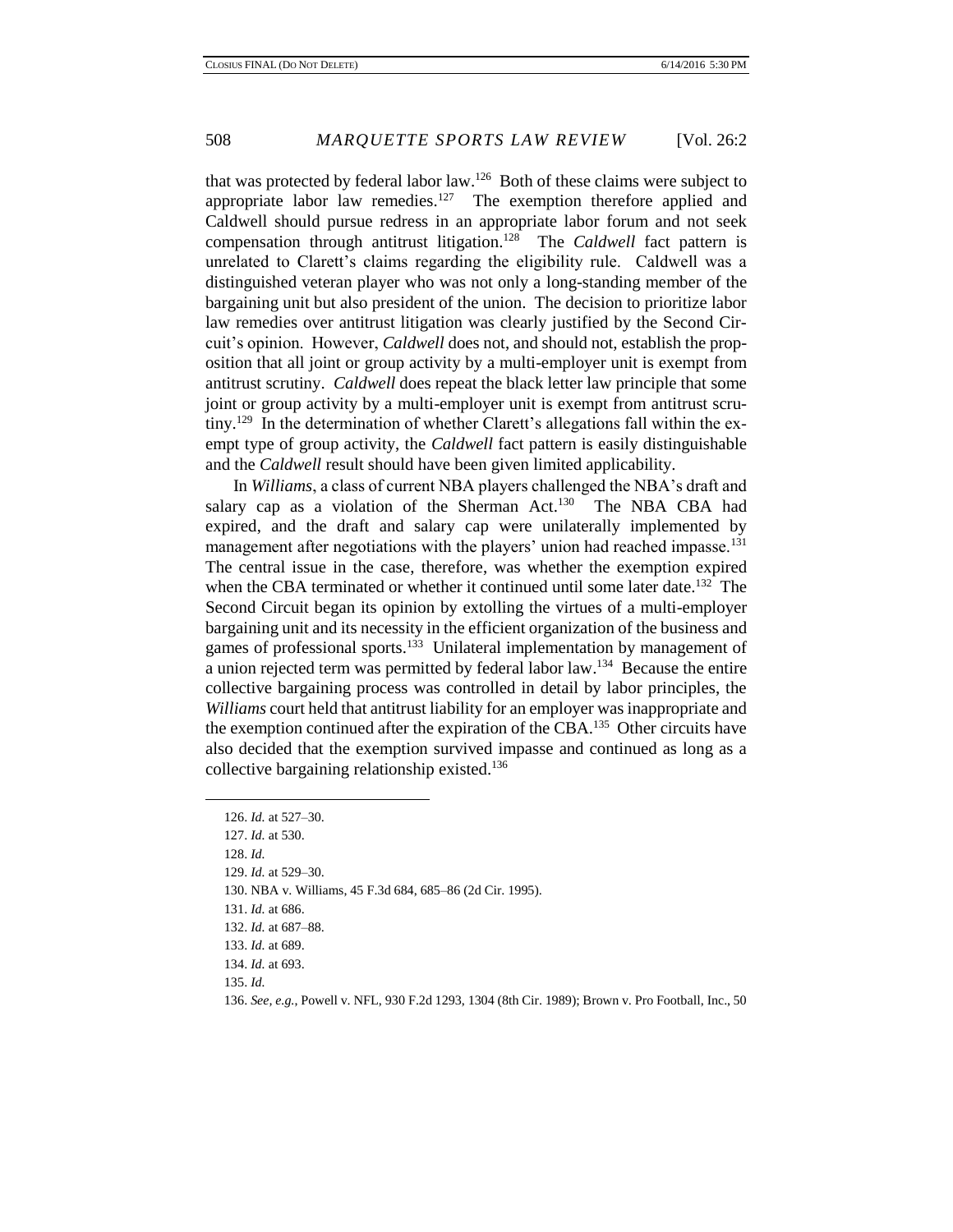In *Brown*, the Supreme Court agreed with the result in *Williams* and held that the exemption did immunize an employer from antitrust liability for unilaterally imposing proposed terms and conditions of employment after the expiration of a CBA and impasse with a union.<sup>137</sup> The NFL unilaterally implemented a provision permitting each team to have a "developmental squad" of players who had been waived by the league.<sup>138</sup> Such developmental players would not be able to negotiate their compensation individually but would all be paid a league-wide salary for each game on the squad.<sup>139</sup> A class of developmental players challenged the imposition of a non-negotiable NFL payment as a violation of the Sherman Act.<sup>140</sup> The Court echoed the *Williams* opinion by finding that allowing the imposition of antitrust liability after impasse would call into question much of the conduct of a multi-employer bargaining unit that was regulated in detail by federal labor laws.<sup>141</sup> Federal courts ruling in an antitrust context should not be able to usurp the National Labor Relations Board's (NLRB) responsibility for policing the collective bargaining process.<sup>142</sup> The exemption therefore continued for as long as a collective bargaining relationship existed between an employer and a union.<sup>143</sup> The *Clarett* opinion noted that *Wood*, *Caldwell*, and *Williams* were consistent with *Brown* and therefore would be regarded as controlling precedent.<sup>144</sup>

Unfortunately, as the above analysis demonstrates, the four decisions cited by Judge Sotomayor were not directly relevant to the resolution of Clarett's case. While the *Williams* and *Brown* opinions were significant in defining the termination of the exemption, that issue was not raised by the *Clarett* facts. *Caldwell*'s holding that a retaliatory discharge claim was exempt from antitrust liability was equally inapposite to Clarett's complaint. Although *Wood* is the closest to relevance, his challenge to the draft and rookie salary cap provisions

l

F.3d 1041, 1058 (D.D.C. 1995). The *Powell* result forced the NFLPA to decertify as a union and terminate its collective bargaining relationship with the NFL. At that point, the exemption expired.

<sup>137.</sup> Brown v. Pro Football, Inc., 518 U.S. 231, 240–42 (1996).

<sup>138.</sup> *Id.* at 234–35.

<sup>139.</sup> *Id.*

<sup>140.</sup> *Id.* at 235.

<sup>141</sup>*. Id.* at 237–42.

<sup>142.</sup> *Id.* at 240–42. *Brown* has been characterized as exempting a familiar multi-employer bargaining tactic regarding a mandatory subject of bargaining that is permitted and regulated by the NLRB. *See* Cal. *ex rel.* Brown v. Safeway, Inc., 615 F.3d 1171, 1195–96 (9th Cir. 2010).As such, the exemption protects activity that is essential to the collective bargaining process. *See id.*

<sup>143.</sup> *Brown*, 518 U.S. at 250. Years after the *Brown* decision, the NFLPA again decertified to ensure that the exemption did not apply to a threatened antitrust lawsuit and to increase its leverage in collective negotiations. *League Locks Out Players After Union Decertifies*, NFL (Mar. 11, 2011), http://www.nfl.com/news/story/09000d5d81eb6e46/article/league-locks-out-players-after-union-decertifies.

<sup>144.</sup> Clarett v. NFL (*Clarett II*), 369 F.3d 124, 138 (2d Cir. 2004).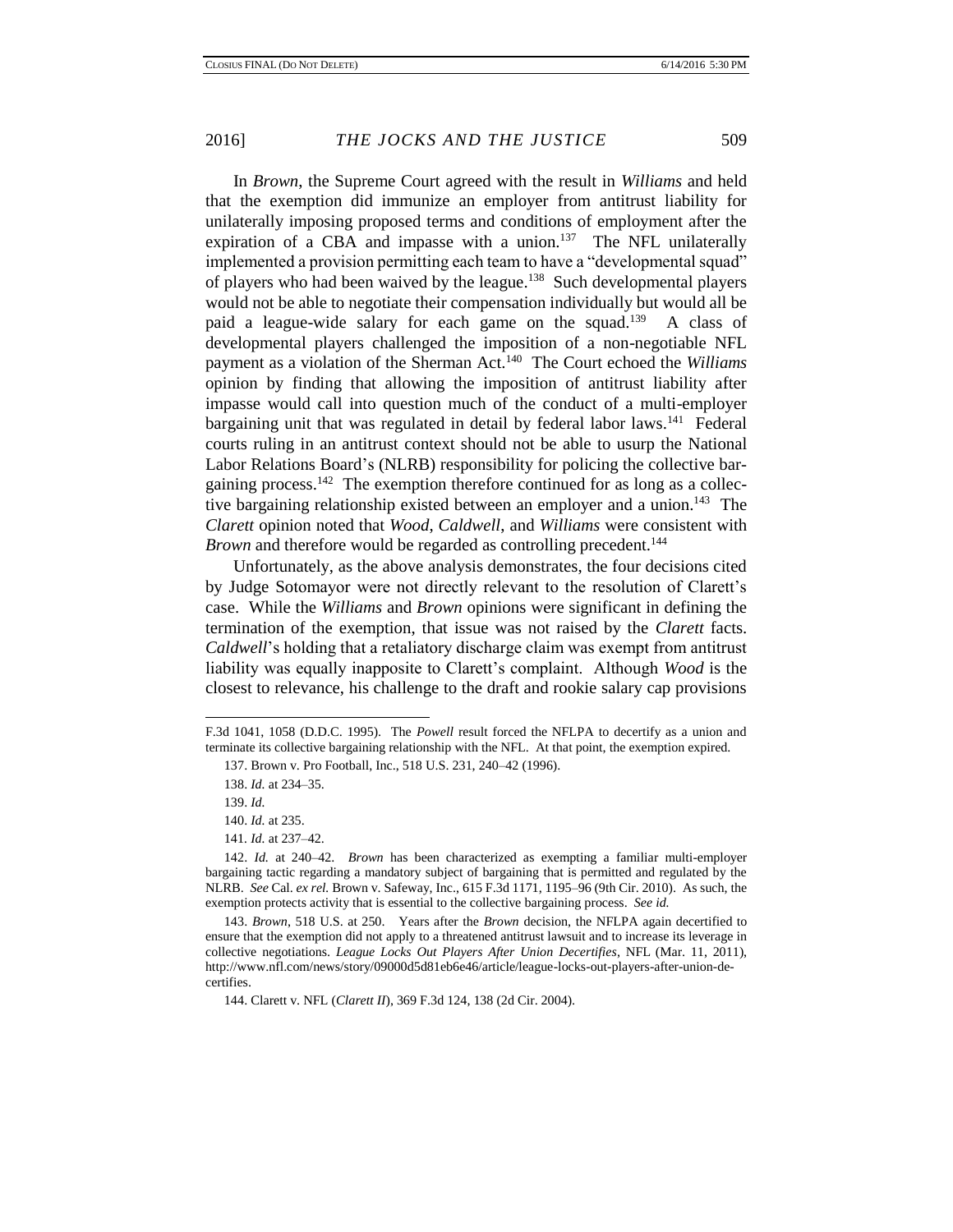much more clearly involved terms and conditions of employment collectively negotiated by the league and union. In fact, Judge Sotomayor specifically noted that Clarett does not argue that *Brown* cast doubt on *Wood*, *Caldwell*, or Williams.<sup>145</sup> Both parties essentially agreed that the precedent cited held that some, but not all, group activities by a multi-employer unit are exempt from antitrust scrutiny.<sup>146</sup> However, the cited cases did not provide any guidance as to whether the eligibility rule fell within the exempted activity parameters or not.

By repeatedly characterizing the eligibility rule as a "criteria for player employment,"<sup>147</sup> the *Clarett* opinion mischaracterizes the complaint at issue. Eligibility for the draft is not the same as eligibility for a job in the unique setting of professional sports. Clarett was not asking for a job—he was asking for the chance to be tested. Sotomayor's analogy to a union hiring hall perpetuates the misconception.<sup>148</sup> The hiring hall has been approved in certain multi-employer industries ("most notably maritime, longshoring and construction") when a union acts essentially as a job referral service for union members on short-term employment.<sup>149</sup> The employees serviced are union members and part of the bargaining unit. The hiring hall has no relation to professional sports. If an employer can be compared to a union-run entity, the NFL is essentially saying to prospective players "you are highly qualified and we have jobs but come back next year." That was the repudiated position of union hiring halls in the docks of New York and New Jersey when they were controlled by criminals in the 1950s.<sup>150</sup> No hiring hall would be permitted to foreclose workers on such a basis in modern America.<sup>151</sup> Similarly, the NFL's group boycott arbitrarily denied Clarett the chance to be turned down for a job (fully knowing he would not be turned down), which should not be allowed.

## V. JUDGE SOTOMAYOR IMPROPERLY REJECTED THE *MACKEY* TEST AND THEN INCORRECTLY APPLIED THE *MACKEY* PRINCIPLES

The district court applied the three-part *Mackey* test and found the eligibility rules failed to satisfy any of the *Mackey* factors.<sup>152</sup> The Second

<sup>145.</sup> *Id.*

<sup>146.</sup> *See id.*

<sup>147.</sup> *Id.* at 141.

<sup>148.</sup> *Id.* at 140–41.

<sup>149.</sup> *See* Milstein, *supra* note 8, at 244.

<sup>150.</sup> A position similar to a scene from the movie ON THE WATERFRONT (Horizon Pictures 1954).

<sup>151.</sup> *See* Kevin W. Brooks, *"Physically Ready to Compete": Can Players' Unions Bar Potential Draftees Based on Their Age?*, 21 SPORTS LAW. J. 89, 122 n.221 (2014).

<sup>152.</sup> *Clarett II*, 369 F.3d at 133.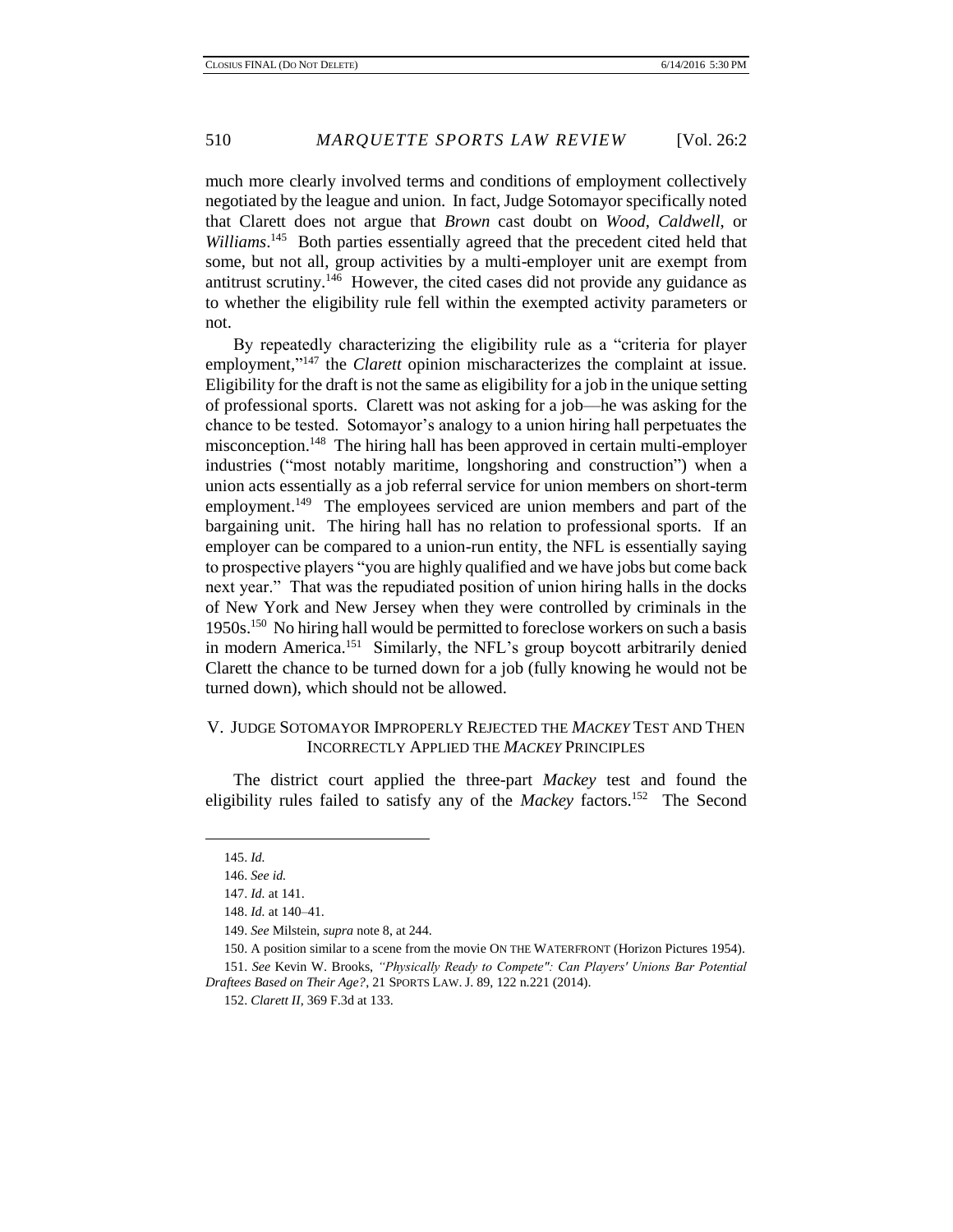Circuit reversed the district court on this issue and explicitly rejected the *Mackey* test when a plaintiff's allegations only claimed an anticompetitive effect on a collective bargained labor market rather than a product market.<sup>153</sup> However, the precedent cited by Judge Sotomayor does not support the inapplicability of *Mackey* in a labor market context. The district court in *Wood* explicitly relied on the three-prong *Mackey* test in its analysis.<sup>154</sup> The Second Circuit affirmed the district court opinion and never disagreed with the *Mackey* test applied by the lower court.<sup>155</sup> In addition, the appeals court clearly discusses two of *Mackey*'s requirements—whether the rookies are parties to the collective bargaining relationship<sup>156</sup> and whether the draft is a mandatory subject of bargaining.<sup>157</sup> The *Williams* opinion also effectively utilizes *Mackey* concepts.<sup>158</sup> The Second Circuit inferred that players not yet under contract were still part of the collective bargaining relationship.<sup>159</sup> A significant amount of the opinion also deals with the characterization of the alleged restraints as mandatory subjects of bargaining.<sup>160</sup> Finally, the *Williams* opinion cites *Powell v. NFL*<sup>161</sup> favorably to support its conclusion.<sup>162</sup> *Powell* is an Eighth Circuit decision that relied extensively on the *Mackey* test it previously created.<sup>163</sup> The *Clarett* opinion also fails to mention that the *Mackey* test was explicitly utilized in labor market cases in the Sixth, Eighth, Ninth, and D.C. Circuits.<sup>164</sup>

*Mackey* is also consistent with Supreme Court precedent. The *Clarett* opinion has a peculiar relationship with the non-*Brown* Supreme Court cases. Judge Sotomayor first states that these cases are of limited assistance in determining the reach of the exemption in labor market cases because they all dealt with antitrust injuries to employers.<sup>165</sup> However, in determining the best alternative to *Mackey*, she cites a Second Circuit case that relies on the exemption principles of *Jewel Tea*.<sup>166</sup> However, Judge Sotomayor also

 $\overline{\phantom{a}}$ 

165. *Clarett II*, 369 F.3d at 134.

<sup>153.</sup> *Id.* at 134.

<sup>154.</sup> Wood v. NBA, 602 F. Supp. 525, 528 (S.D.N.Y. 1984).

<sup>155.</sup> *See generally* Wood v. NBA, 809 F.2d 954 (2d Cir. 1987).

<sup>156.</sup> *Id.* at 960.

<sup>157.</sup> *Id.* at 962–63.

<sup>158.</sup> *See generally* NBA v. Williams, 45 F.3d 684 (2d Cir. 1995).

<sup>159.</sup> *See id.* at 693.

<sup>160.</sup> *Id.* at 691.

<sup>161.</sup> 930 F.2d 1293 (8th Cir. 1989).

<sup>162.</sup> *Williams*, 45 F.3d at 692–93.

<sup>163.</sup> *Powell*, 930 F.2d at 1298–1300.

<sup>164.</sup> *See supra* note 35 and accompanying text. *See generally* Clarett v. NFL (*Clarett II*), 369 F.3d 124 (2d Cir. 2004).

<sup>166.</sup> *Id.* at 133 (citing Local 210, Laborers' Int'l Union v. Labor Relations Div. Associated Gen. Contractors of Am., 844 F.2d 69, 80 n.2 (2d Cir. 1988)).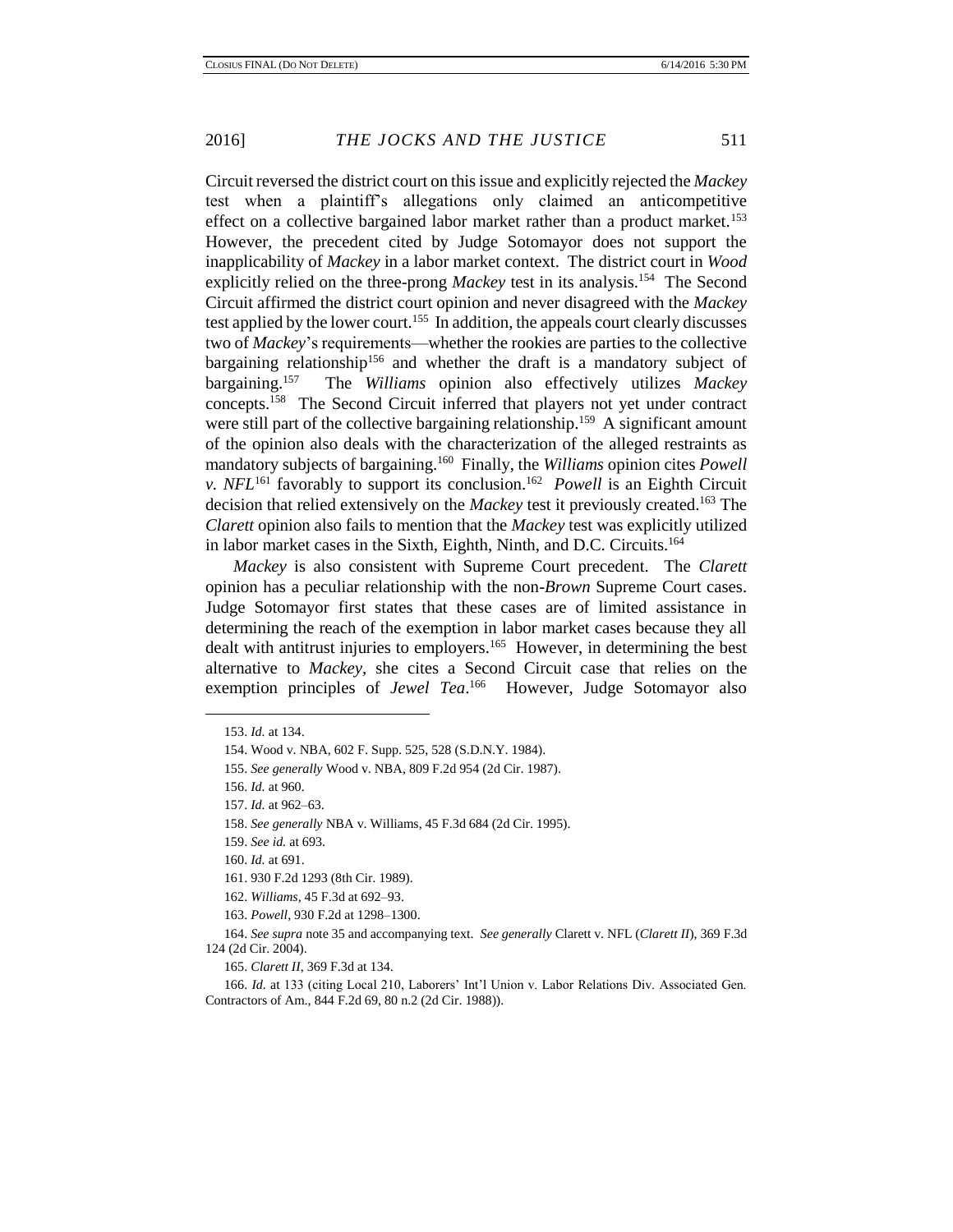acknowledges the commonly accepted position that the three-part test in *Mackey* was specifically derived from Justice White's opinion in *Jewel Tea*. 167 The opinion's treatment of *Brown* is equally confusing. The opinion frequently cites *Brown* as supporting its holding but also admits that *Brown* left the contours of the exemption undefined and expressed some reservations about the lower court's broad reading of the exemption as insulating all labor market restraints from antitrust scrutiny.<sup>168</sup> The *Clarett* opinion also fails to cite the actual test enunciated in *Brown*, which is analogous to the *Mackey* test.<sup>169</sup> The Supreme Court precedent does not support the *Clarett* conclusion that the *Mackey* test should not be utilized in a case alleging only injury in the labor market.

However, if Judge Sotomayor stated that *Mackey* was not to be utilized in *Clarett*, what test did she use instead of *Mackey*? The opinion indicates that she, in fact, used *Mackey* test principles. The decision begins by stating that the *Mackey* test is inappropriate and the first proper factor indicating the exemption should not apply is that the alleged restraint is in the labor market and not in the product market.<sup>170</sup> However, this is simply a different way of formulating the first prong of *Mackey*—the restraint must primarily affect only those who are parties to the collective bargaining relationship. If the activity at issue is affecting individuals or entities outside the bargaining relationship, the restraint is by definition in the product market. The opinion then analyzes whether the eligibility rules are mandatory subjects of bargaining<sup>171</sup>—an inquiry identical to the second prong of *Mackey*. Finally, the decision concludes by holding that the NFL's Constitution and By-Laws (which contained the eligibility rule at the time of the appeal)<sup>172</sup> were present at the collective negotiations between the NFL and the NFLPA.<sup>173</sup> The court held that knowledge of the provision combined with the NFLPA's waiver of the right to sue the NFL contained in the NFL CBA made it "clear that the union and the NFL reached an agreement with respect to how the eligibility rules would be handled."<sup>174</sup> This is simply a reformulation of the third prong of the *Mackey* test—the restraint at issue must be the product of bona fide arm's length bargaining. Despite Judge Sotomayor's repudiation of the *Mackey* test in

<sup>167.</sup> *Clarett II*, 369 F.3d at 134.

<sup>168.</sup> *Id.* at 138.

<sup>169.</sup> *See generally Clarett II*, 369 F.3d at 124.

<sup>170.</sup> *Id.* at 133–34.

<sup>171.</sup> *Id.* at 140–41.

<sup>172.</sup> The 2011 NFL CBA explicitly includes the modern eligibility rules. *See* NFL CBA *supra* note 9 and accompanying text.

<sup>173.</sup> *Clarett II*, 369 F.3d at 142.

<sup>174.</sup> *Id.* at 142.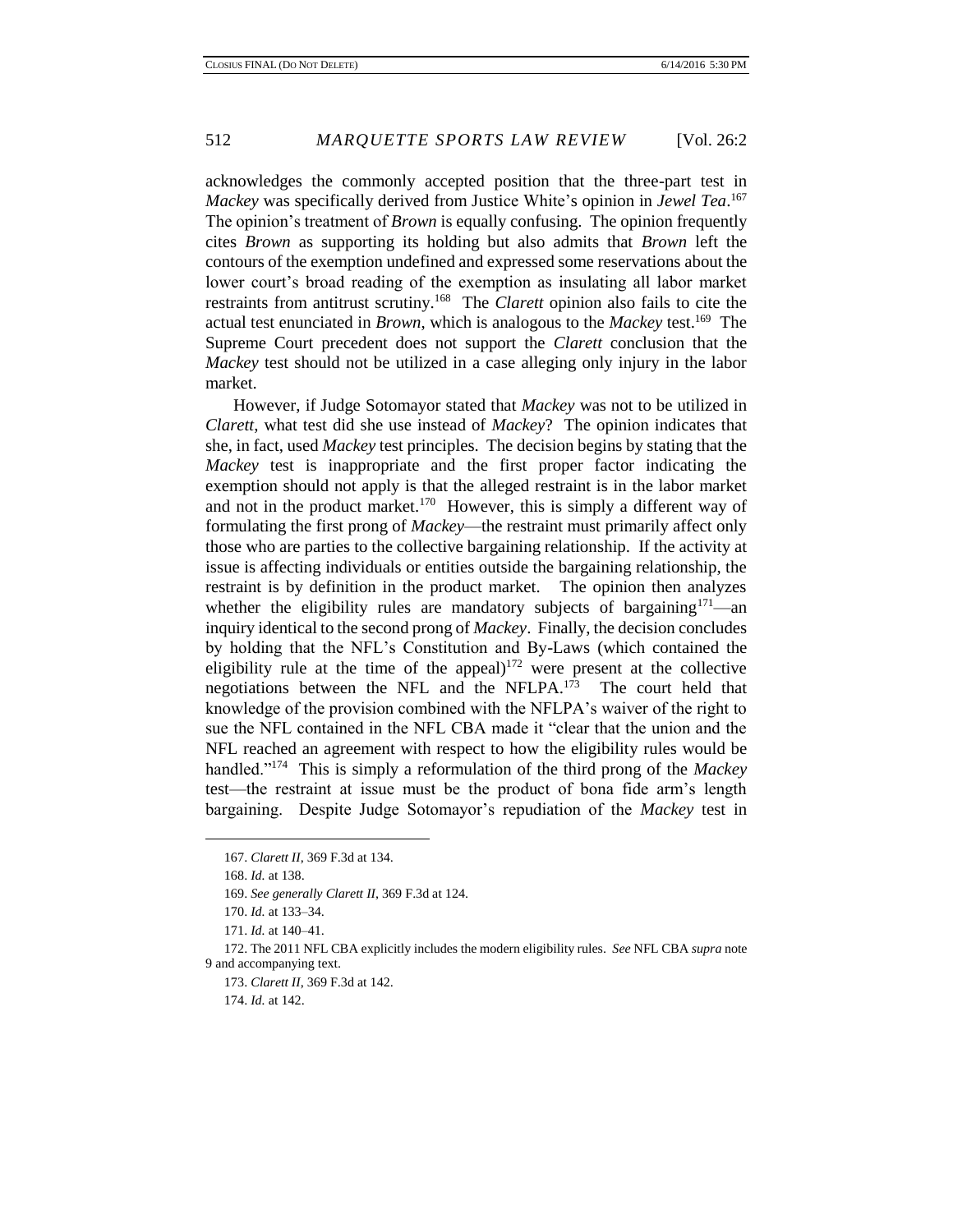*Clarett*, she in fact employed it.

Whether *Mackey* is directly applied or an altered formulation of *Mackey* is used, the Second Circuit improperly applied the applicable exemption principles. The *Mackey* decision held that, if any one of the three elements of the test was not met, the exemption would be denied and antitrust liability was possible.<sup>175</sup> Therefore, even if the *Clarett* opinion was correct that the eligibility rules were the product of good faith bargaining, the exemption should be denied if the restraint affected parties outside of the bargaining relationship or the eligibility rules were not mandatory subjects of bargaining.<sup>176</sup>

As noted above, the *Clarett* opinion stated that the *Mackey* test was only applicable when the restraint affected the competition in the product market, not the labor market.<sup>177</sup> The district court in *Clarett* spoke in *Mackey*'s terms by concluding that prospective players were outside of the bargaining relationship, and therefore the first requirement of the *Mackey* test was not satisfied.<sup>178</sup> Although they reached different results on the exemption's applicability, both opinions focused on the relationship between a prospective player and the bargaining unit. The district court held that Clarett was outside of the bargaining unit, <sup>179</sup> while the court of appeals held that the restraint at issue only affected the labor market.<sup>180</sup> Judge Sotomayor concluded

> [t]his is simply not a case in which the NFL is alleged to have conspired with its players union to drive its competitors out of the market for professional football. . . . Nor does Clarett contend that the NFL uses the eligibility rules as an unlawful means of maintaining its dominant position in that market.<sup>181</sup>

Regardless, however, of which result is correct, $182$  both opinions neglect the

<sup>175.</sup> Mackey v. NFL, 543 F.2d 606, 615–18 (8th Cir. 1976). The *Mackey v. NFL* court denied the exemption because the Rozelle Rule was not the product of good faith bargaining. *Id.* at 616. Even though the first two prongs were met, the players still won. *Id.* at 623.

<sup>176.</sup> This Article assumes that the eligibility rules were the product of bona fide, good faith bargaining. Even if such a conclusion was incorrect in *Clarett*, the inclusion of the eligibility rules in both the current NFL CBA and NBA CBA justify the propriety of such an assumption.

<sup>177.</sup> No Supreme Court case explicitly makes such a distinction between the labor and product market

regarding the exemption. Milstein, *supra* note 8, at 234.

<sup>178.</sup> Clarett v. NFL (*Clarett I*), 306 F. Supp. 2d. 379, 395–96 (S.D.N.Y. 2004).

<sup>179.</sup> *See id*.

<sup>180.</sup> Clarett v. NFL (*Clarett II*), 369 F.3d 124, 134 (2d Cir. 2004).

<sup>181.</sup> *Id.* (citations omitted) (citing United Mine Workers of Am. v. Pennington, 381 U.S. 657, 665 (1965); Allen Bradley Co. v. Local Union No. 3, Int'l Bhd. of Elec. Workers, 325 U.S. 797, 809 (1945)).

<sup>182.</sup> The Author believes the district court has the more persuasive argument on this issue.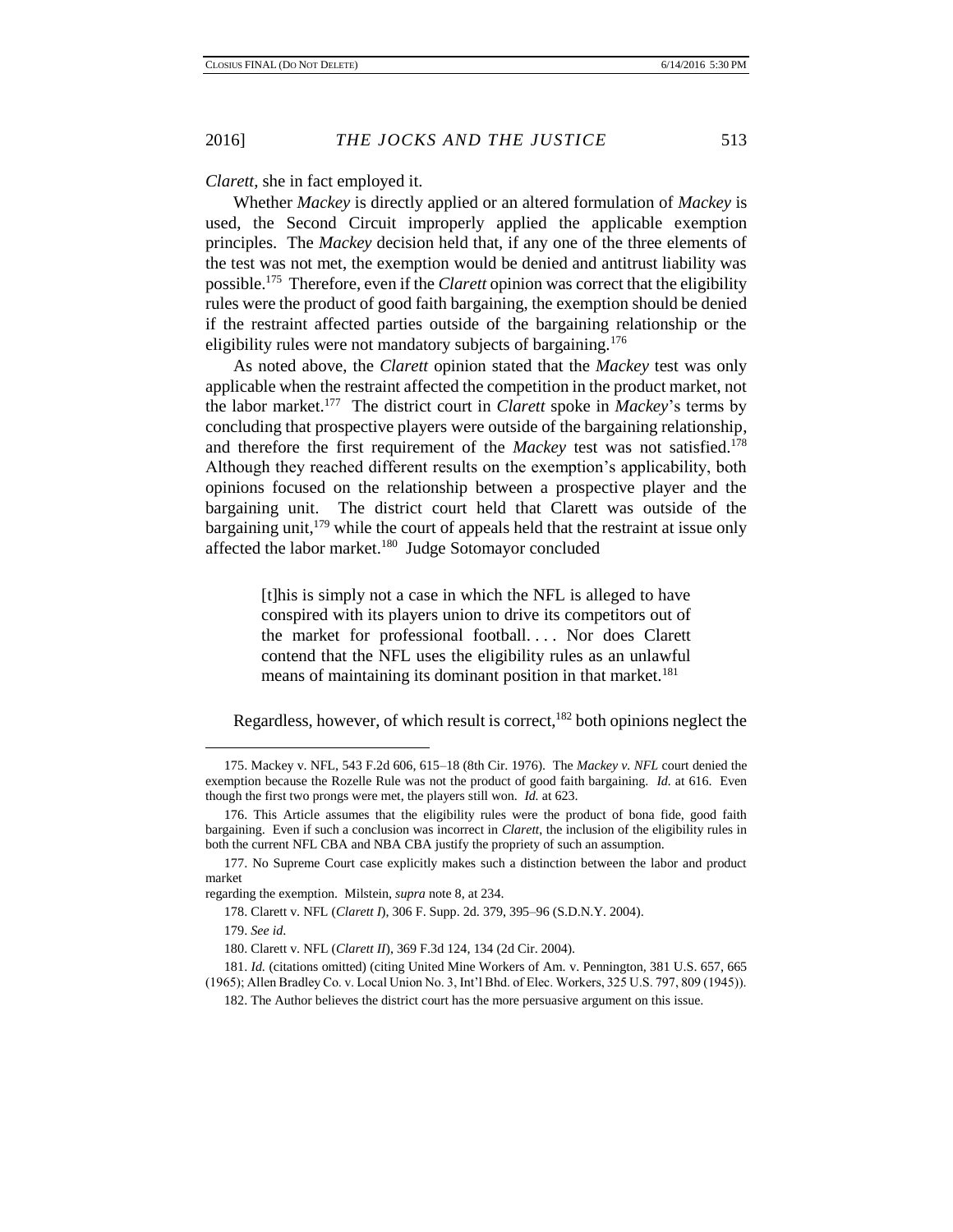most important issue posed by the eligibility rule—the relationship between the NFL (and the NBA) and the NCAA. By focusing on Clarett's relationship to the NFL, the district court failed to see that the parties affected outside the bargaining unit were also the NCAA and potential competitors to the NFL. The court of appeals did not understand that the eligibility rule impacts the product market because the rule benefits college football and strengthens the NFL's ability to foreclose entry-level competition. In the language of *Jewel Tea*, the case cited by Judge Sotomayor as controlling, the eligibility restraints are "at the behest of . . . [a] non-labor group[]" and therefore the exemption should not apply. $183$ 

The eligibility rule supports the current revenue structure of college football and basketball. By keeping stars in college for either three years (football) or one year (basketball), college teams have increased ticket prices, sold record amounts of merchandise, and signed multi-billion dollar media contracts.<sup>184</sup> Much of this ever-increasing revenue stream would be imperiled if the best football and basketball players were not forced to attend college. Financial concerns are at least one of the reasons why the NCAA consistently pressures the NBA to increase the mandated years in college from one to two or three years. 185 The NCAA is, in *Mackey* terms, an outsider to the collective bargaining relationship and, in *Clarett* terms, an entity in the product, not the labor, market.

Why would the NFL and the NBA want to protect the financial stability of the NCAA, an organization with which they are not affiliated? The NCAA serves as the equivalent of baseball's minor leagues for both sports, but with the added benefit of handing to each league players who are already stars. The increased media attention to both the NFL and the NBA drafts affirms the importance of having players enter the leagues who are already famous.<sup>186</sup> In addition, the NFL and the NBA do not incur the costs of running a full minor league developmental system as Major League Baseball teams are required to do.<sup>187</sup> This arrangement is particularly important to the NFL because the risk of

<sup>183.</sup> Local Union No. 189, Amalgamated Meat Cutters & Butcher Workmen v. Jewel Tea Co., 381 U.S. 676, 689–90 (1965).

<sup>184.</sup> *See, e.g*., Eric Chemi, *The Amazing Growth in College Football Revenues*, BLOOMBERG (Sept. 27, 2013), http://www.bloomberg.com/bw/articles/2013-09-26/the-amazing-growth-in-college-football-revenues.

<sup>185.</sup> New, *supra* note 15.

<sup>186.</sup> *See* Ed Sherman, *ESPN's Chris Berman Has Seen NFL Draft's Popularity Soar*, CHI. TRIB. (Apr. 26, 2015), http://www.chicagotribune.com/sports/columnists/ct-nfl-draft-espn-sherman-mediaspt-0427-20150426-column.html.

<sup>187.</sup> The NBA does support the "D-League" for developmental players. *NBA Development League: DLeague FAQs*, NBA D-LEAGUE, http://www.nba.com/dleague/santacruz/dleague\_faqs.html (last visited June 9, 2016). The D-League is not a true minor league in that star or even good NBA players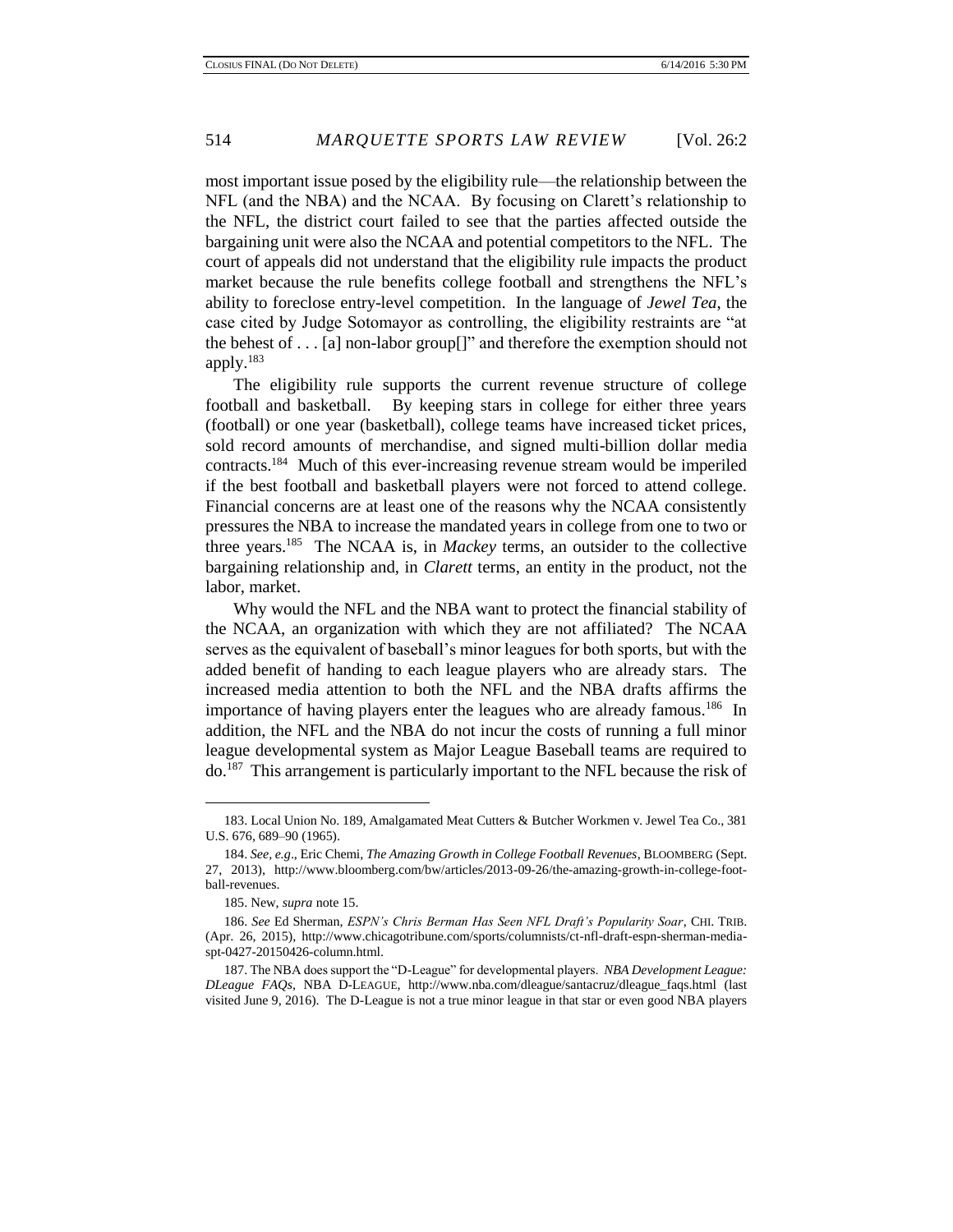a debilitating injury in three years of college football is significant.<sup>188</sup> If the NFL had its own minor league system, the teams would be paying signing bonuses and salaries to players for three years after high school graduation. If a player was injured during that period, the team would absorb the financial loss. If a player gets hurt in college under the current system, the medical costs are borne by the school, the job risk is on the player, and there are no economic consequences for the NFL teams.<sup>189</sup> Financially stable college football and basketball programs therefore significantly lower costs for both the NFL and the NBA and save them millions of dollars in risk avoidance. Both of these financial benefits increase the profitability of teams in each league. Being handed pre-made marketable stars also increases the revenue of both leagues.<sup>190</sup>

In classic economic and antitrust theory, higher profits and increasing revenue by a monopolist should produce entry-level competition that reduces prices and enhances efficiency.<sup>191</sup> In professional football and basketball, lower costs and increased revenue means that both the NFL and the NBA have more money to spend on player salaries and related costs and practice and playing facilities. Higher player salaries and better facilities create ever higher barriers to entry-level competition. Despite an enormous increase in the profitability and market value of all NFL and NBA teams in the last two decades, no new professional league in either sport has arisen to challenge the NFL and NBA's respective monopoly. Instead, ticket prices and media payments in both sports increase annually and, correspondingly, the monopolists in each league get wealthier. In part because of the alliance with the NCAA, entry-level competition in professional football or basketball is cost prohibitive. These results are inconsistent with the goals of federal antitrust law.<sup>192</sup>

The current arrangement therefore incentivizes the NFL, the NBA, the NFLPA, and the National Basketball Association Players Association (NBAPA) to continue the restrictive eligibility rules already in place, or, in the case of professional basketball, make them more restrictive. Both the universities and the leagues profit enormously from the current eligibility rules. The only people injured by this structure are the prospective players like Clarett.

never appear in it. The D-League is designed for players hoping to become fringe players in the NBA. *See id.*

<sup>188.</sup> *See, e.g.*, Jeffrey Perkel, *High School, College Football Comes with Risk*, ABC NEWS (Mar. 23, 2007), http://abcnews.go.com/Health/Healthday/story?id=4508074&page=1.

<sup>189.</sup> Milstein *supra* note 8, at 226. The article notes that "Major League Baseball teams each spend [approximately \$9] million annually [on] their minor league" affiliates. *Id.*

<sup>190.</sup> *See, e.g.*, *Tim Tebow Is Slightly Less Marketable Than Oprah, but Is a Slightly Better Quarterback*, YAHOO SPORTS (Mar. 27, 2012), http://sports.yahoo.com/blogs/nfl-shutdown-corner/tim-tebow-slightly-less-marketable-oprah-slightly-better-213040534.html.

<sup>191.</sup> *See* Christopher R. Leslie, *Trust, Distrust, and Antitrust*, 82 TEX. L. REV. 515, 525 (2004). 192. *See id.*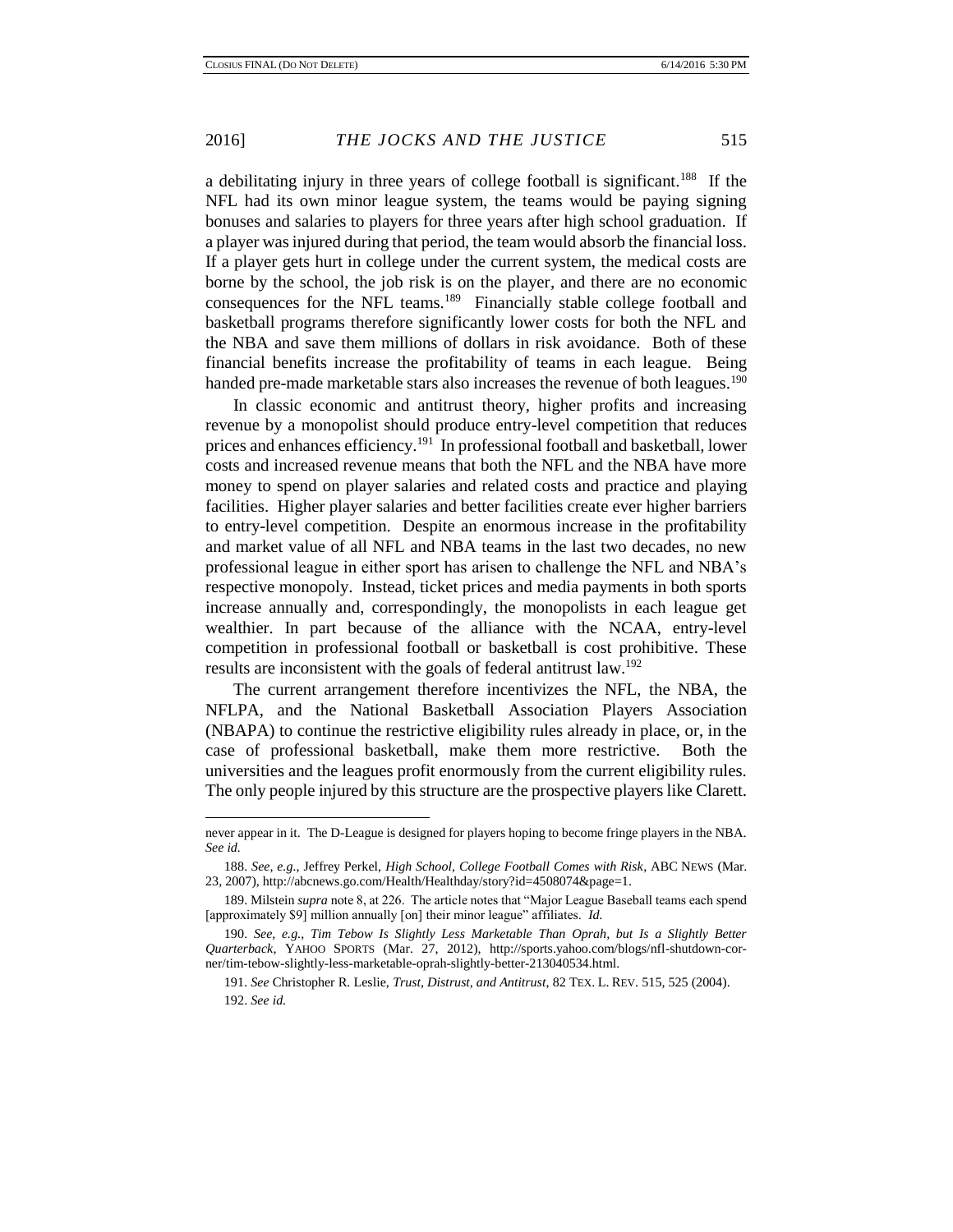The prospective players alone bear the risk of injury and the loss of three years or one year worth of income. The lost income is particularly injurious to football players who have a much shorter professional life.<sup>193</sup> Given the limited time in which a professional athlete is at his peak, the players can never recover the income they have lost.

Judge Sotomayor's statement at the conclusion of the *Clarett* opinion is therefore simply wrong. *Clarett* is a case in which the NFL conspired with the players' union to drive competitors out of the market for professional football. *Clarett* is a case in which the NFL was using unlawful means to maintain its dominant position in the market of professional football. In that context, federal antitrust policies trump incidental labor law benefits.<sup>194</sup> The exemption should have been denied for failing the first requirement of the *Mackey* test or for its impact on both the labor and the product market, depending on which language is preferred. Clarett alleged a conspiracy to restrain trade that extended well beyond player wages.<sup>195</sup> Exemption is inappropriate for restraints that have significant impact in the product market even if they also have an impact in the labor market.<sup>196</sup>

In addition, both the district court and the court of appeals agreed that the eligibility rule must be a mandatory subject of bargaining for the exemption to apply. The district court found that the eligibility rule was not such a mandatory subject because it did not address wages, hours, or terms and conditions of employment.<sup>197</sup> The court noted that the rules made a class of players unemployable while mandatory subjects of bargaining apply only to those who are employed or eligible for employment.<sup>198</sup> *Wood*, *Caldwell*, and *Williams* all involved employed or drafted players and were therefore cited as consistent with the district court's distinction.<sup>199</sup> The court of appeals held that the eligibility rule was a mandatory subject of bargaining.<sup>200</sup> The opinion noted that the

<sup>193.</sup> Nick Schwartz, *The Average Career Earnings of Athletes Across America's Major Sports Will Shock You*, FOR THE WIN (Oct. 24, 2013), http://ftw.usatoday.com/2013/10/average-career-earningsnfl-nba-mlb-nhl-mls. Current thinking is that a football running back only has so many carries in his body, counting his collegiate and professional athletic life. Neil Greenberg, *Running Backs' NFL Careers Are Getting Shorter and Their Impact Lessened*, WASH. POST (Mar. 10, 2015), http://ftw.usatoday.com/2013/10/average-career-earnings-nfl-nba-mlb-nhl-mls.

<sup>194.</sup> *See* Connell Constr. Co. v. Plumbers & Steamfitters Local Union No. 100, 421 U.S. 616, 625–26 (1975).

<sup>195.</sup> Clarett v. NFL (*Clarett I*), 306 F. Supp. 2d 379, 382 (S.D.N.Y. 2004).

<sup>196.</sup> *See Connell Construction Co.*, 421 U.S. at 622–23; Am Steel Erectors, Inc. v. Local Union No. 7, Int'l Ass'n of Bridge Workers, 536 F.3d 68, 79 (1st Cir. 2008).

<sup>197.</sup> *Clarett I*, 306 F. Supp. 2d at 393–95.

<sup>198.</sup> *Id.* at 393.

<sup>199.</sup> *Id.* at 394–95.

<sup>200.</sup> Clarett v. NFL, 369 F.3d 124, 139 (2d Cir. 2004).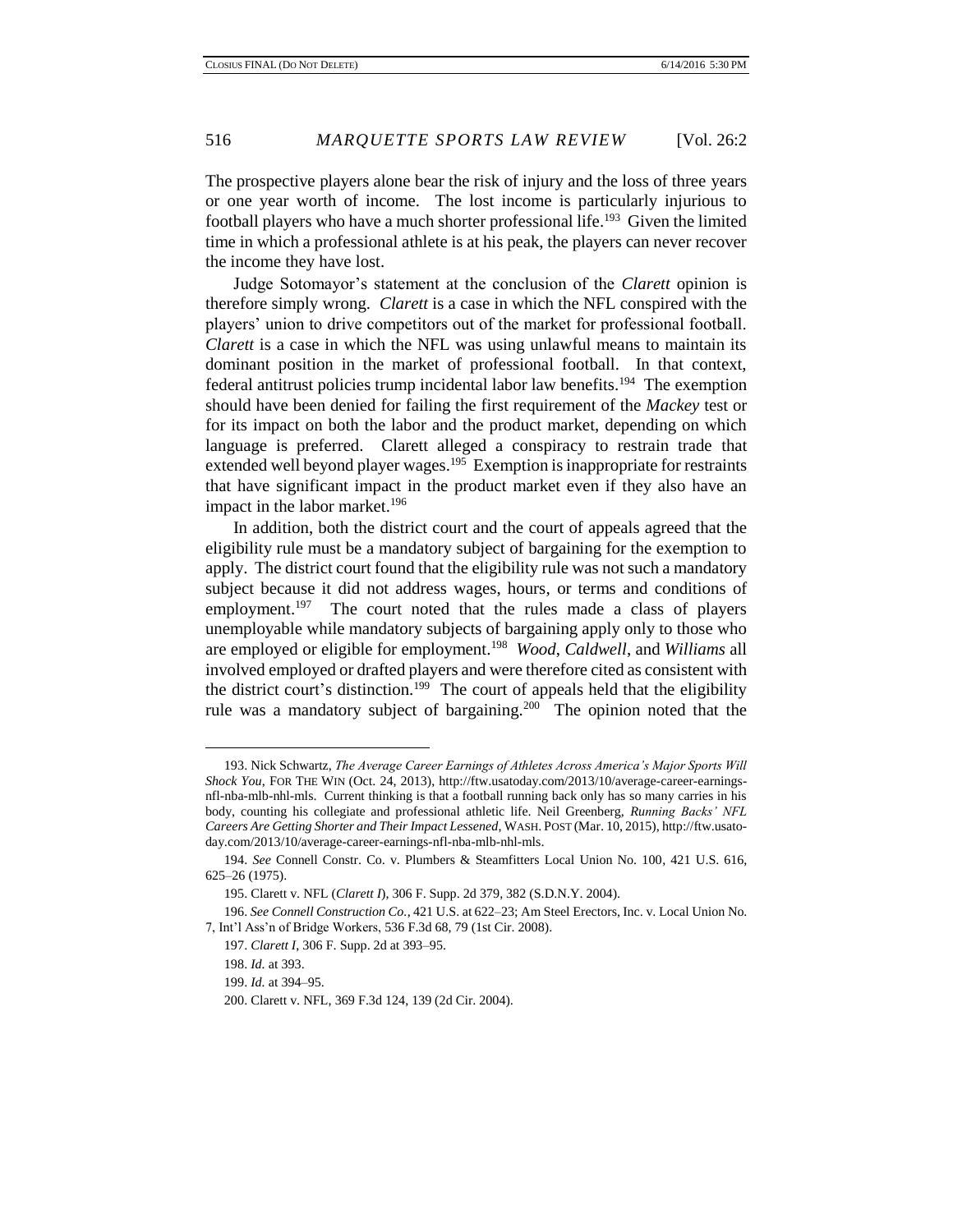eligibility rule had a tangible effect on the wages of current NFL players because they are part of a complex scheme by which individual salaries in the NFL are determined.<sup>201</sup> The eligibility rules could therefore not be viewed in isolation because they were part of the economic assumptions that supported the entire NFL CBA.<sup>202</sup> The opinion concluded by noting that the eligibility rule diminished a veteran player's risk of being replaced by either a drafted rookie or an undrafted rookie free agent.<sup>203</sup>

The rationales given by Judge Sotomayor to support her conclusion that the eligibility rule is a mandatory subject of bargaining again reveal a misunderstanding of how the NFL actually works. As noted previously, the number of drafted rookies is determined by the CBA itself.<sup>204</sup> The number of undrafted rookie free agents is effectively defined by the ninety-player limit on training camp rosters placed on each team. These limits are consistently applied regardless of the number of players eligible for the draft. The effect of additional players eligible for the draft is only to increase marginally (1) the time and money a team spends on scouting prospective players and (2) the number of eligible players invited to the NFL Combine. Judge Sotomayor's second rationale is therefore misplaced. Precluding Clarett from eligibility does not diminish the risk a veteran player faces of being replaced by a rookie. The veteran is going to face the exact same number of rookies competing for his job regardless of the size of the eligibility pool. The only argument that supports the rationale is that, even though the numbers are the same, the quality of the rookie player pool is reduced by eligibility restrictions and veterans would face lessened competition from such less gifted players. However, such talent disparities are a fact of life under the current eligibility rule as the pool of prospective players are labeled in some years as "strong" and other years as "weak."<sup>205</sup> If the eligibility rule was declared an antitrust violation, the talent disparity would be most likely to occur in the first year of expanded eligibility and would then return to the normal ebb and flow of annual talent assessment. The infrequency of such a quality reduction occurring beyond the current norm if the eligibility pool was expanded renders it of marginal utility in the assessment of whether the eligibility rule is a mandatory subject of bargaining. Judge Sotomayor's second rationale does not support her conclusion in this regard.

The opinion's first rationale also does not support its conclusion that the

<sup>201.</sup> *Id.* at 140.

<sup>202.</sup> *Id.* The complexity argument is unpersuasive. *See supra* note 116 and accompanying text. 203. *Clarett II*, 369 F.3d at 140.

<sup>204.</sup> *Supra* notes 109-11 and accompanying text.

<sup>205.</sup> *See, e.g.*, RedRev, *2016 NBA Draft Class Preview*, PEACHTREE HOOPS (Oct. 1, 2015), http://www.peachtreehoops.com/2015/10/1/9421155/2016-nba-draft-class-preview-atlanta-hawks.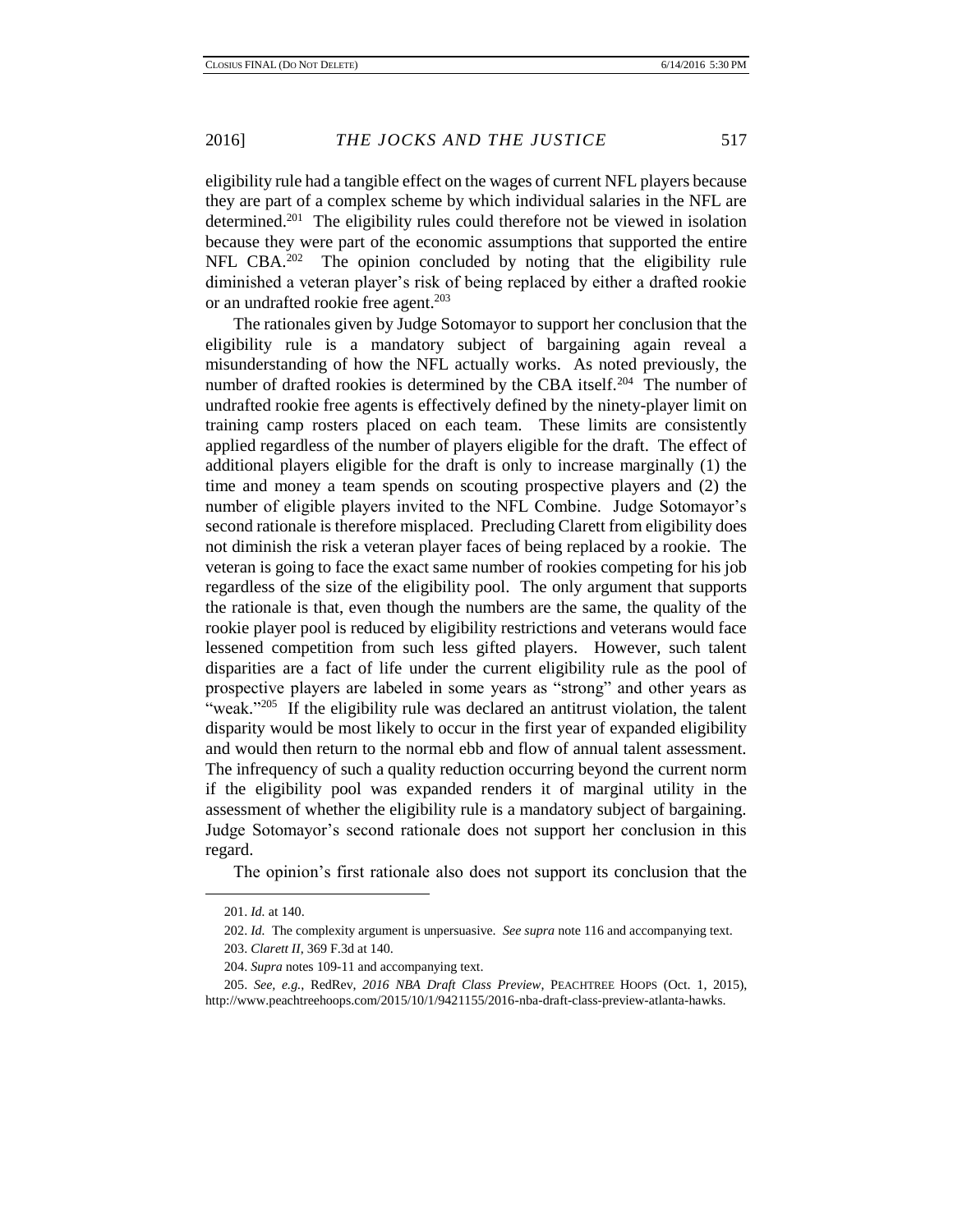eligibility rule is a mandatory subject of bargaining. The salary caps contained in the NFL CBA in force at the time of the *Clarett* decision were in effect total team caps. The rationale therefore had more validity then as higher rookie compensation, at least hypothetically, took a larger percentage of the available cap available to veterans. In fact, however, the rookie salaries frequently increased veteran compensation as the teams struggled to justify paying unproven players more than established NFL stars. During the period those earlier NFL CBAs were in effect, veteran player salaries increased every year.<sup>206</sup> However, even if an increase in veterans' wages is considered an effect of the rookie salaries permitted by the CBA in effect at the time of *Clarett*, the effect had nothing to do with the eligibility rule. Rookie compensation at that time was determined by NFL revenue (which determined the team salary cap) and the draft position of the individual player. The size or quality of the pool from which players were drafted did not influence general rookie compensation or, by cause and effect, veteran wages.

The rationale employed by Judge Sotomayor has even less validity in today's NFL. The current CBA—the 2011 NFL CBA—provides in detail for a Total Rookie Compensation Pool and a Year-One Rookie Compensation Pool for both the entire NFL and for each individual team.<sup>207</sup> These amounts are annually determined by a detailed process contained within the CBA. $^{208}$  As part of those calculations, each pick in the draft is given a suggested compensation number and undrafted free agent compensation is regulated in detail.<sup>209</sup> These cap limits completely divorce the rookie compensation packages from the amount of money available to veterans. These rookie compensation restrictions are also completely unrelated to the number of players eligible for the draft. If the eligibility rules were invalidated and more players were eligible for the draft, the amount of the rookie caps would not increase by \$1. The rationale was not persuasive when written. Its logic cannot be justified under current NFL and NBA conditions. The district court in *Clarett* was correct in its assertion that a rule rendering someone unemployable cannot be included within a subject that only relates to those employed.<sup>210</sup> The eligibility rule is not a mandatory subject of bargaining. The restriction is a group collaboration between the leagues, the unions, and the NCAA to maintain profits and a monopoly position in the professional football market by restraining trade.

<sup>206.</sup> *See* Mike J. Perry, *Rising Income Inequality and the NFL Part 2*, AEIDEAS (Sept. 30, 2010), http://www.aei.org/publication/rising-income-inequality-and-the-nfl-part-2/.

<sup>207.</sup> NFL CBA, *supra* note 9, art 7 § (1)(c)–(d).

<sup>208.</sup> *Id.*

<sup>209.</sup> *See id.* art 7.

<sup>210.</sup> Clarett v. NFL (*Clarett I*), 306 F. Supp. 2d. 379, 393–95 (S.D.N.Y. 2004).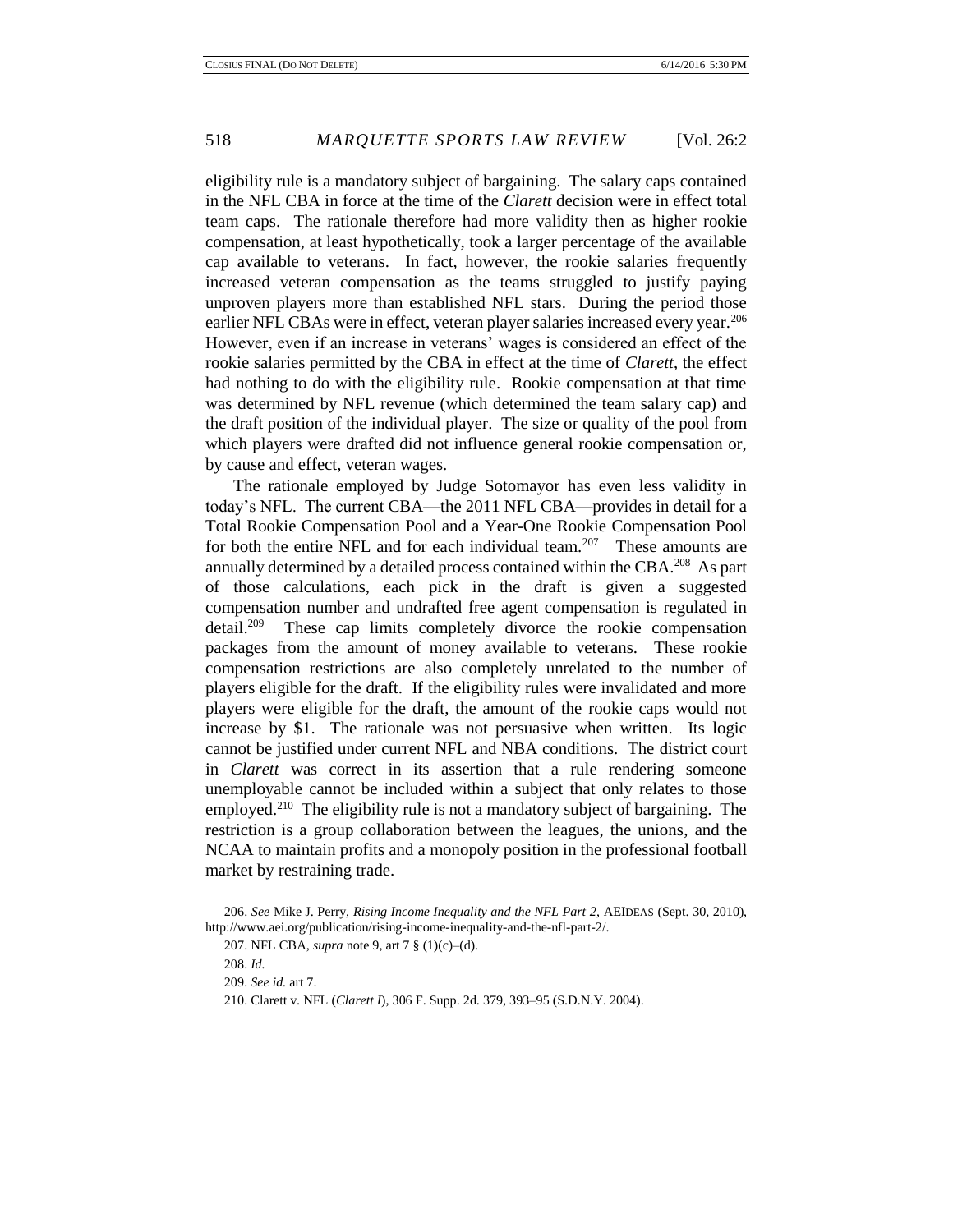## VI. IF THE EXEMPTION DOES NOT APPLY, THE ELIGIBILITY RULES VIOLATE SECTION 1 OF THE SHERMAN ACT

If the exemption is inapplicable, the validity of the restraints would again be suspect pursuant to the reasoning in *Haywood*. The district court was correct in holding that, if the exemption did not apply, section 1 of the Sherman Act would only be violated if Clarett proved that he suffered an appropriate antitrust injury and that the eligibility rule was an unreasonable restraint of trade.<sup>211</sup> "Antirust injury" means that Clarett must have sustained an injury the antitrust laws were intended to prevent, caused by the defendants' unlawful activity.<sup>212</sup> The Supreme Court has also indicated that an unreasonable restraint in the sports industry needed to be proven under the Rule of Reason analysis.<sup>213</sup> The per se rule of liability was inappropriate in sports given the uniqueness of the industry and its particular need for joint or group activity to exist.<sup>214</sup>

Clarett had an antitrust injury because he alleged a group boycott that created a barrier to entry in the labor market. $215$  He is not claiming that he was harmed because he lost his job in a competitive environment. The eligibility "[r]ule[s] preclude[d] Clarett from entering into [a] 'fair and vigorous competition'" for employment.<sup>216</sup> He properly identified the relevant market as the NFL labor market for player services.<sup>217</sup> The district court concluded "Clarett's own injury—his inability to compete in the market—stems from defendant's activities."<sup>218</sup> Clarett therefore satisfied the Supreme Court's criteria for antitrust standing and injury. If the argument noted above that the restraint affects both the labor and the product market is accepted, the required antitrust injury is even clearer.

Clarett also properly alleged an unreasonable restraint of trade pursuant to section 1 of the Sherman Act. The eligibility rule was clearly the product of concerted or group activity by the thirty-two teams of the NFL, with at least the tacit approval of the NFLPA.<sup>219</sup> Therefore, section 1's requirement of concerted action between at least two legally distinct entities was satisfied.<sup>220</sup> Although a group boycott is normally a per se violation of section 1, because history has

<sup>211.</sup> *Id.* at 403–04.

<sup>212.</sup> *See* Brunswick Corp. v. Pueblo Bowl-O-Mat, Inc., 429 U.S. 477, 489 (1977).

<sup>213.</sup> NCAA v. Bd. of Regents, 468 U.S. 85, 100–03 (1984).

<sup>214.</sup> *Id.* at 100–01.

<sup>215.</sup> *Clarett I*, 306 F. Supp. 2d. at 399.

<sup>216.</sup> *Id.* at 401.

<sup>217.</sup> *Id.*

<sup>218.</sup> *Id.* at 403.

<sup>219.</sup> Clarett v. NFL (*Clarett II*), 369 F.3d 124, 134–37 (2d Cir. 2004).

<sup>220.</sup> *Clarett I*, 306 F. Supp. 2d at 404.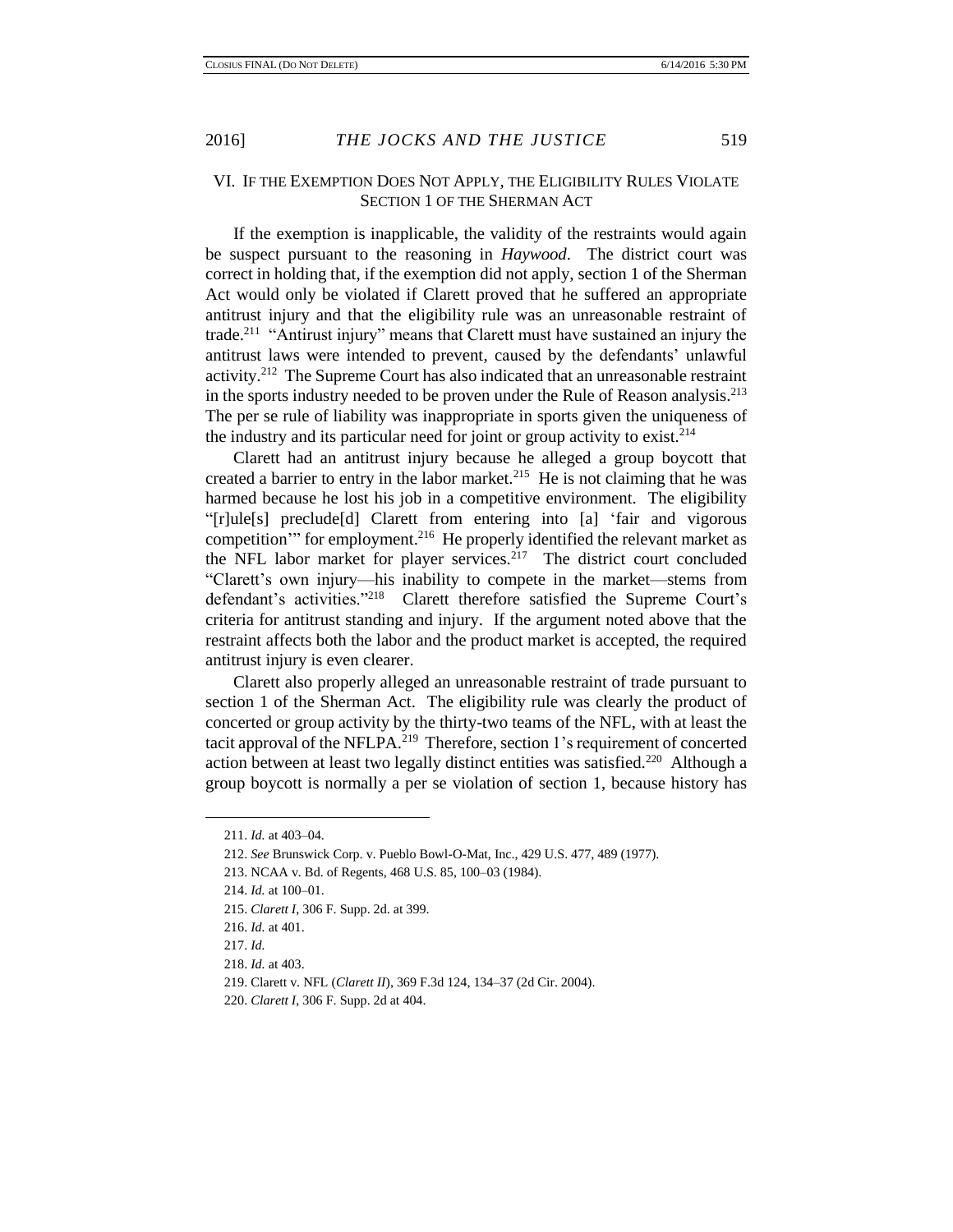proven that they are overwhelmingly likely to be anticompetitive, the district court properly employed the Rule of Reason test required by *Board of Regents*  in the context of the sports industry.<sup>221</sup> Under that analysis, the plaintiff has the burden of proving that the restraint at issue has an adverse effect on competition in the relevant market.<sup>222</sup> If the plaintiff satisfies this obligation, the burden is on the defendants to prove that procompetitive benefits of the restraint outweigh the anticompetitive effects.<sup>223</sup> If the defendant meets that burden, the plaintiff may show that the defendants' procompetitive effects could have been produced by less restrictive alternatives that would produce no or less anticompetitive impact. $224$ 

Clarett easily satisfied his burden of proving an adverse effect on competition because, even at common law, an agreement that precluded an individual from practicing his chosen profession was invalid in the absence of some form of compensation. $225$  "Age-based eligibility restrictions in professional sports are anticompetitive because they limit competition in the player personnel market by excluding sellers."<sup>226</sup> The district court therefore focused its attention on the NFL's four pro-competitive benefits of the eligibility rule—protecting less mature players from the greater risk of injury in NFL games, protecting the NFL's product from the adverse consequences from such injuries, protecting the NFL clubs from the costs and potential liabilities of such injuries, and protecting from injury and self-abuse adolescents who might over train or use performance-enhancing drugs to play sooner in the NFL.<sup>227</sup> The district court dismissed out of hand the first and fourth of the benefits by concluding that although they were laudable concerns, they had nothing to do with promoting competition.<sup>228</sup> Therefore, they did not qualify as pro-competitive benefits. $229$  The second and third benefits were also unpersuasive.<sup>230</sup> Cost savings manifested themselves in the product market, not the labor market.<sup>231</sup> Their impact was therefore irrelevant in the labor market

 $\overline{\phantom{a}}$ 

230. *Id.* at 408–09.

231. *Id.* at 409. The NFL's cost savings justifications under the Rule of Reason test effectively confirm that the exemption should be denied because it has effects beyond the labor *market*. *Id.*; *see* 

<sup>221.</sup> *Id.* at 404–05.

<sup>222.</sup> *Id.* at 404.

<sup>223.</sup> *Id.* at 405.

<sup>224.</sup> *Id.* at 405–06.

<sup>225.</sup> Such agreements are usually found in the context of covenants not to compete. *See generally*  Phillip J. Closius & Henry M. Schaffer, *Involuntary Nonservitude: The Current Judicial Enforcement of Employee Covenants Not to Compete—A Proposal for Reform*, 57 S. CAL. L. REV. 531 (1984).

<sup>226.</sup> *Clarett I*, 306 F. Supp. 2d at 406.

<sup>227.</sup> *Id.* at 408.

<sup>228.</sup> *Id.*

<sup>229.</sup> *Id.*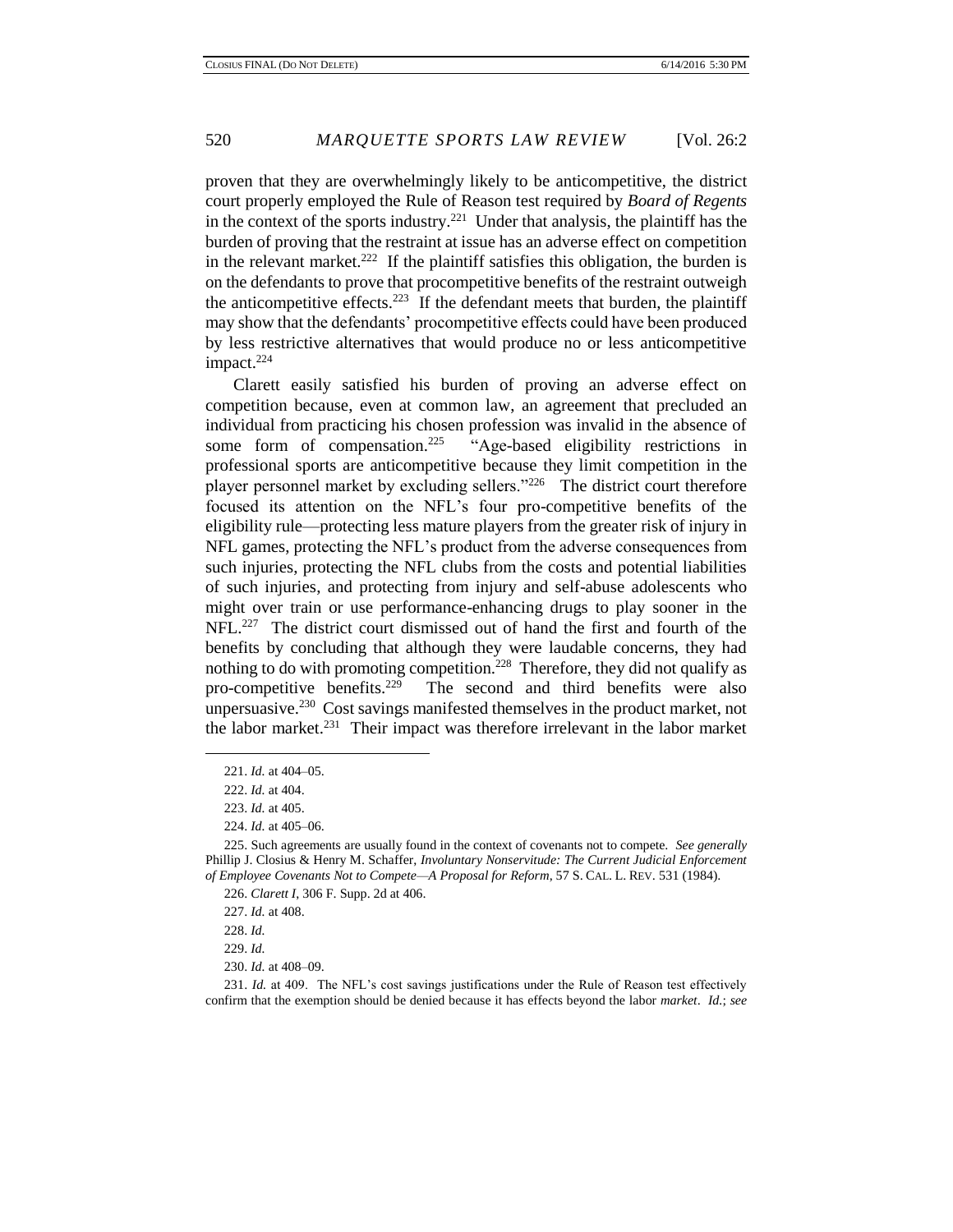alleged by Clarett.<sup>232</sup> In addition, a group boycott that keeps costs down is almost always cited as an adverse impact on the relevant market.<sup>233</sup> The district court refused to accept that an anticompetitive restraint could somehow be turned into a pro-competitive benefit.<sup>234</sup> "Indeed, the vast majority of anticompetitive policies are instituted because they will be profitable to the violators."<sup>235</sup>

The district court concluded by noting that the pro-competitive benefits, if any, of the eligibility rules could be accomplished by less restrictive alternatives.<sup>236</sup> If the pro-competitive effects are all based on a concern that younger players are not physically or mentally ready to play in the NFL, age is "a poor proxy" for being ready to play in the NFL. $^{237}$  Because such readiness is concededly a case-by-case decision, medical examinations and tests that measure an individual's maturity are better ways to determine a player's ability to be successful in the NFL.<sup>238</sup> The NFL was, in fact, already performing such examinations and tests in their extensive efforts to provide the teams with the most complete information possible to assist in their decision whether a prospect was worth selecting in the draft. The district court properly granted Clarett's motion for summary judgment, declared the eligibility rules to be a violation of section 1 of the Sherman Act, and ordered that Clarett was eligible to participate in the 2004 NFL draft. $239$ 

#### VII. CONCLUSION

The right to pursue a useful occupation has been a cherished right from the beginnings of America.<sup>240</sup> Judge Sotomayor deprived collegiate football and basketball players of that right in an opinion that was wrong when it was written and more inappropriate in the modern world of professional sports. *Clarett* incorrectly applied the law it cited as relevant. The cases employed in the opinion properly establish that some multi-employer group activity is exempt from antitrust liability. Judge Sotomayor essentially derived from those holdings that all multi-employer group activity is exempt from an antitrust lawsuit by a labor group if it relates to a mandatory subject of bargaining. Such

 $\overline{\phantom{a}}$ 

232. *Id.*  233. *Id.* at 399. 234. *Id.* at 409. 235. *Id.* 236. *Id.* at 410. 237. *Id.*  238. *Id.* 239. *See id.* at 410–11. 240. *See* Meyer v. Nebraska, 262 U.S. 390, 399 (1923).

*also supra* notes 120–30 and accompanying text.